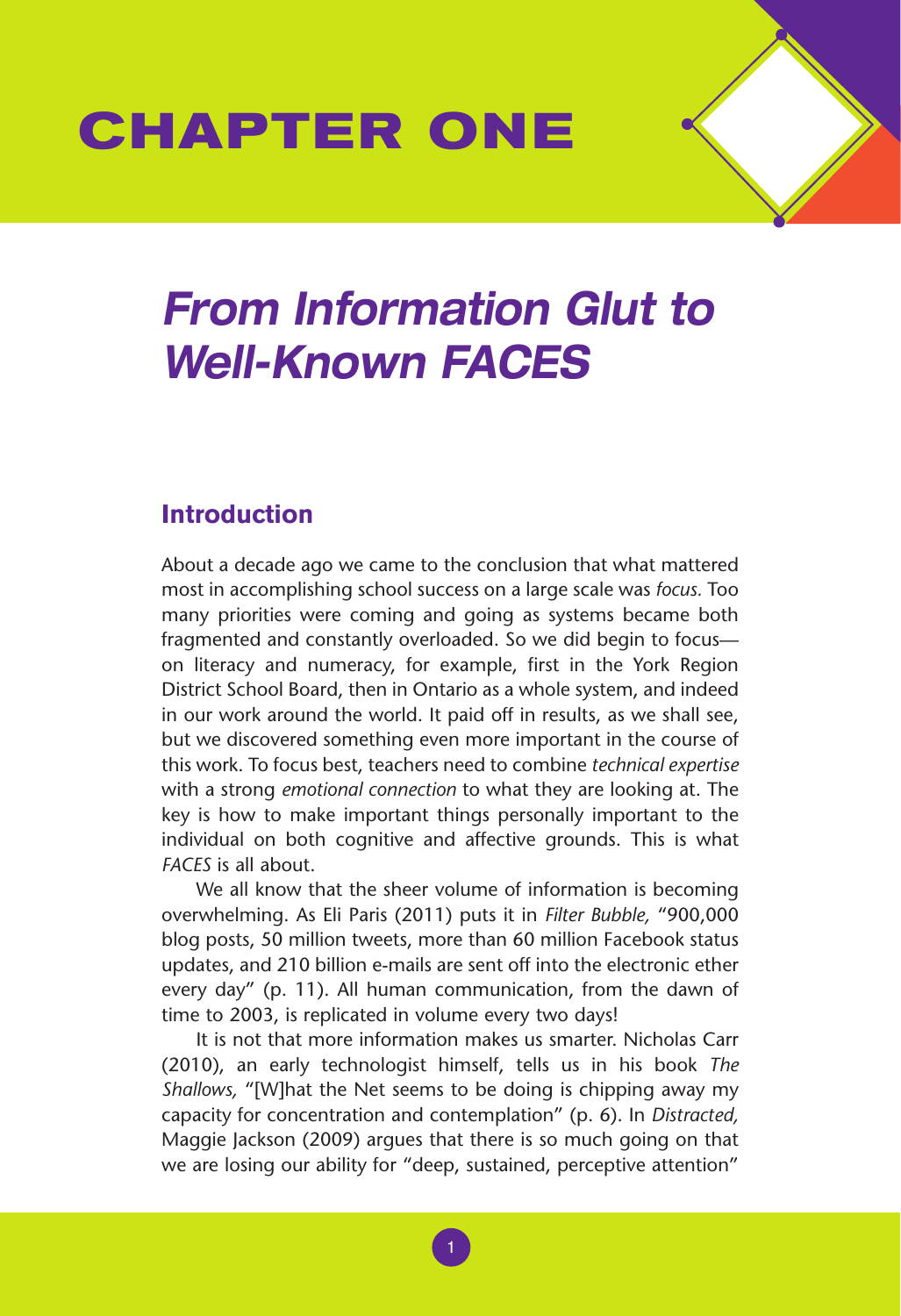(p. 13). The result is that we are attracted to what is flashy and instantly stimulating, literally not being inclined to pay attention to what is important.

Instant and ubiquitous access to everything further dulls one's emotions. The meaning, for example, of 10,000 people dying in a monsoon in Bangladesh doesn't register. Yet, show one up-close picture of a small girl being swept to her death in the larger tragedy, and we are stirred. We are wired to feel things for people, not for numbers.

Education, of course, is overloaded with programs and data. The growth of digital power has aided and abetted the spread of accountability-driven data—adequate yearly progress, test results for every child in every grade, common core standards, formative and summative assessments galore. Not to mention that around the corner will be the demands of two new assessment consortia in the United States—the Partnership for Assessment of Readiness for College and Careers, and the SMARTER Balanced Assessment Consortia—both of which will issue reports in 2015.

It is not just the sheer volume of information that is daunting. It is the form in which the data arrive—can you imagine a devoted teacher becoming excited about the latest electronic report that serves up scores of disaggregated statistics? Our colleagues Andy Hargreaves and Dennis Shirley (2006) say that teachers are "datadriven to distraction." They have data all right, but it comes in waves of indigestible, dehumanized information. We say, as do Hargreaves and Shirley, that teachers' actions need to be "evidence informed," but more than that—they must be moved and inspired by the data, and helped to pinpoint the action that will be effective. They need, in short, to be able to put FACES on the data, and to know what to do to help the individual children behind the statistical mask.

What matters to most teachers is their children, their humanity what we have called their FACES and what lies behind them. We asked over 500 teachers and administrators, "Why should we put FACES on data?" One teacher said playfully, "Because they are so damned cute." True enough for kindergarten, but overall our answer is "because it is so damned important." You need to care for students, but you also need to help them get better in the one thing that can serve them for life—their day-to-day learning.

As well as the need to connect to students emotionally, teachers need to be able to diagnose and act on their students' learning needs. In other words, teachers need to be knowledgeable experts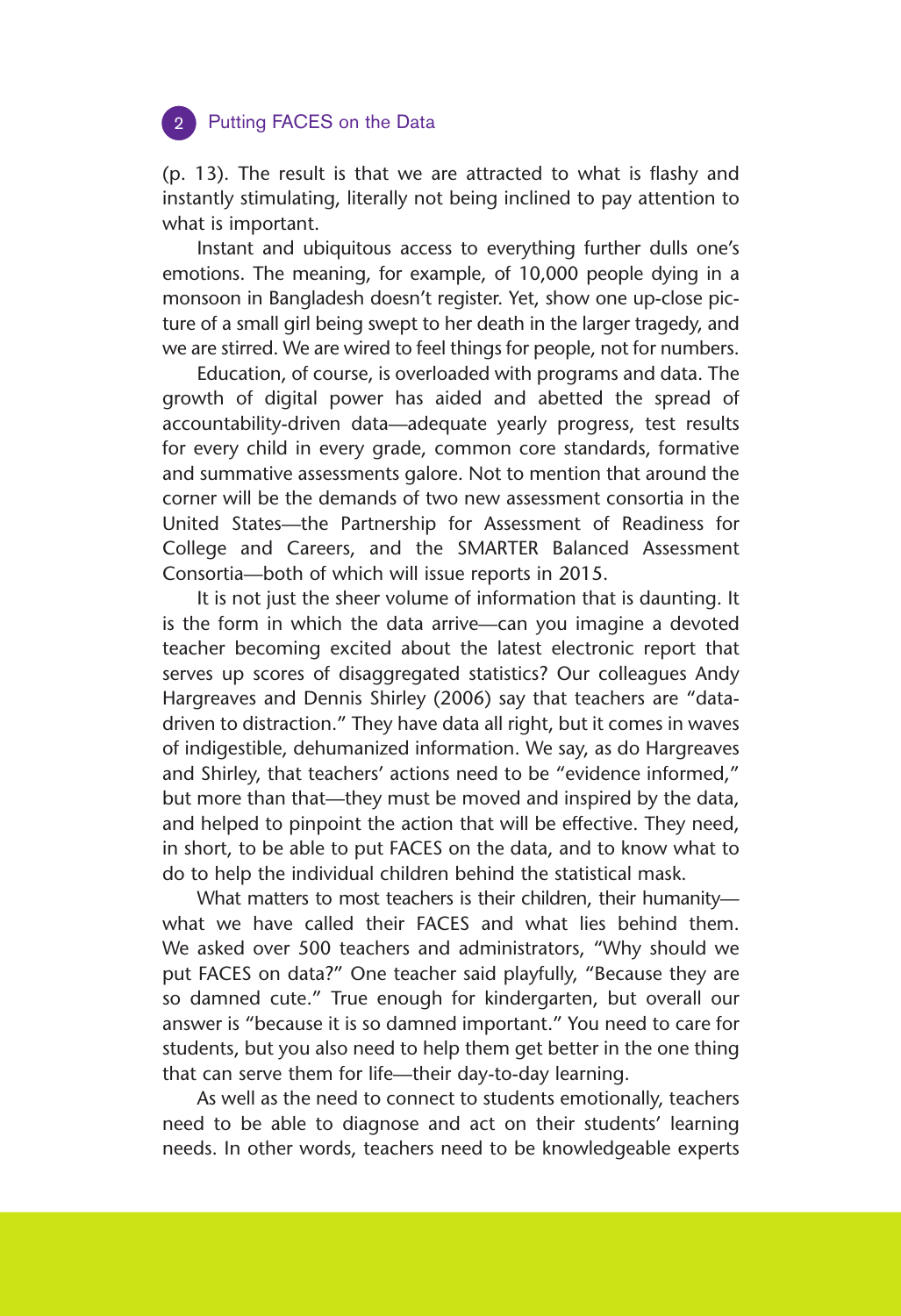for each student. All of this is a tall and demanding order because effective teachers will need to combine emotion and cognition in equal measure. Weaken one of these links, and the learning possibilities collapse.

# **Toward Well-Known FACES**

In this book, we distill what we have learned about getting to the human side of learning, while zeroing in on the knowledge base and expertise required for deep and widespread learning outcomes. What will be essential is not just to discover a passionate teacher here and there but rather how to generate emotional commitment and effective instruction on a very large scale—for whole systems. To do so you do need data, but you need to generate and use it in a way that makes the child come alive in the minds and actions of teachers. We and our colleagues have learned a great deal about how to do this.

We know that lessons may be learned from leaders who have created and sustained district-wide improvement, lessons about the importance of uncommon persistence in the face of competing priorities, unfailing attention to the details of implementation, hardnosed decision-making regarding where best to allocate scarce resources, ego-free leadership, and ongoing attention to evidence about what is working and what needs to be modified. Leading educational reform in your state, district, school, or division is not for the faint-of-heart, the impatient, or those who are easily distracted. This book offers critical and detailed lessons for those aiming to help schools do a better job on behalf of their students, lessons learned from those who are achieving state, district, school, and student success.

Throughout each chapter, readers will find "Deliberate Pauses," which offer an opportunity to reflect on some of the questions that the chapter may raise. These questions and more are collected in Appendix H to use as a book study. In addition, we include in each chapter at least one "Narrative from the Field." These narratives are based on the stories that outstanding teachers and leaders have shared with us about an emotional connection or a cognitive insight they have gained in to a student's or a teacher's FACE. Finally, throughout the book we integrate case studies of real schools, districts, and a whole state that have achieved success.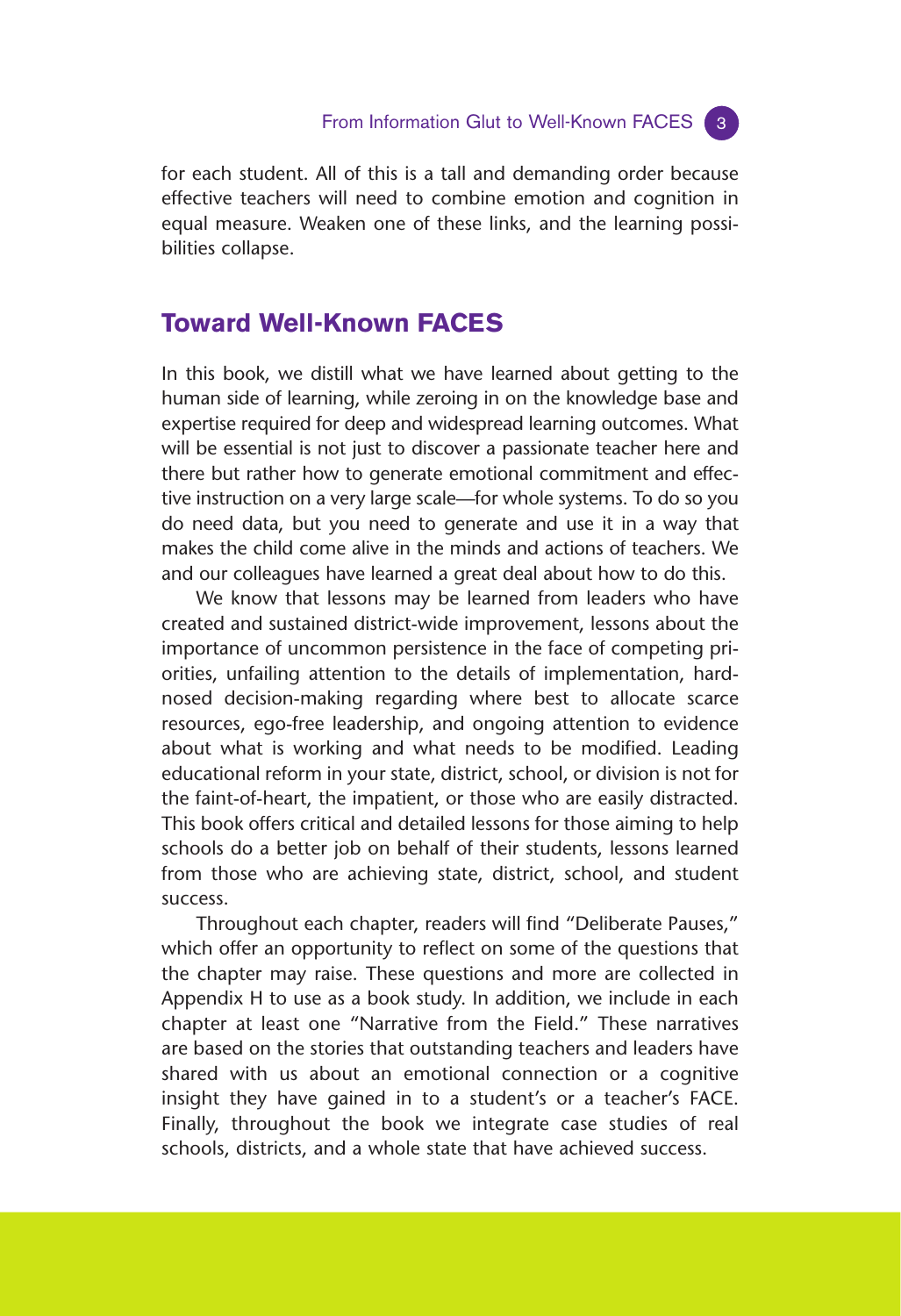# **Deliberate Pause**

- How useful have your data been?
- Of all the data available, which are most critical?
- Which data are missing?
- Instead of using data, do players at every level "hope for" exceptional instructional practice within the mysterious black box known as the classroom?
- Give examples from your data that demonstrate you know that every child is learning at his or her maximum potential?

Since about 1990 a growing body of work has pointed to the use of data to inform decisions made by successful states, school districts, school administrators, teachers, and the broader community about the state of student achievement. However, one could say that a "faceless glut" of data is a both a political and a systemic pathological problem facing educators almost everywhere. With so much information available, can politicians and education leaders with the will to raise the common core state standards in their districts and schools find the right mix of simple-to-read data to over-

come the inertia in their jurisdictions? Can they find a proven "how to" solution to drive achievement? If they find a solution, how can they ensure that every child learns, that every teacher teaches well, such that their systems and every school within their systems become high performers and therefore are accountable for the funding dollars they receive and for achieving their social-moral imperative? Let's see what's "out there" that might answer these questions.

Both of us are researchers and, as well, one of us (Sharratt) is a leader-practitioner-consultant and the other (Fullan) is an external leader—an international authority on change and leadership. We have worked in many different states and districts across North America and beyond on full implementation or what we are calling "collective capacity-building." We examine here what it means to "put the FACES on the data"—the powerful notion of how to go deeper within focused assessment, by harnessing the value of only relevant data that tell teachers what to teach next for each student, and by doing so in a way that connects the emotions and the intellect of teachers and students.

An example of getting the right data and using it to direct student achievement is that of Luis, a boy in eleventh grade—out of the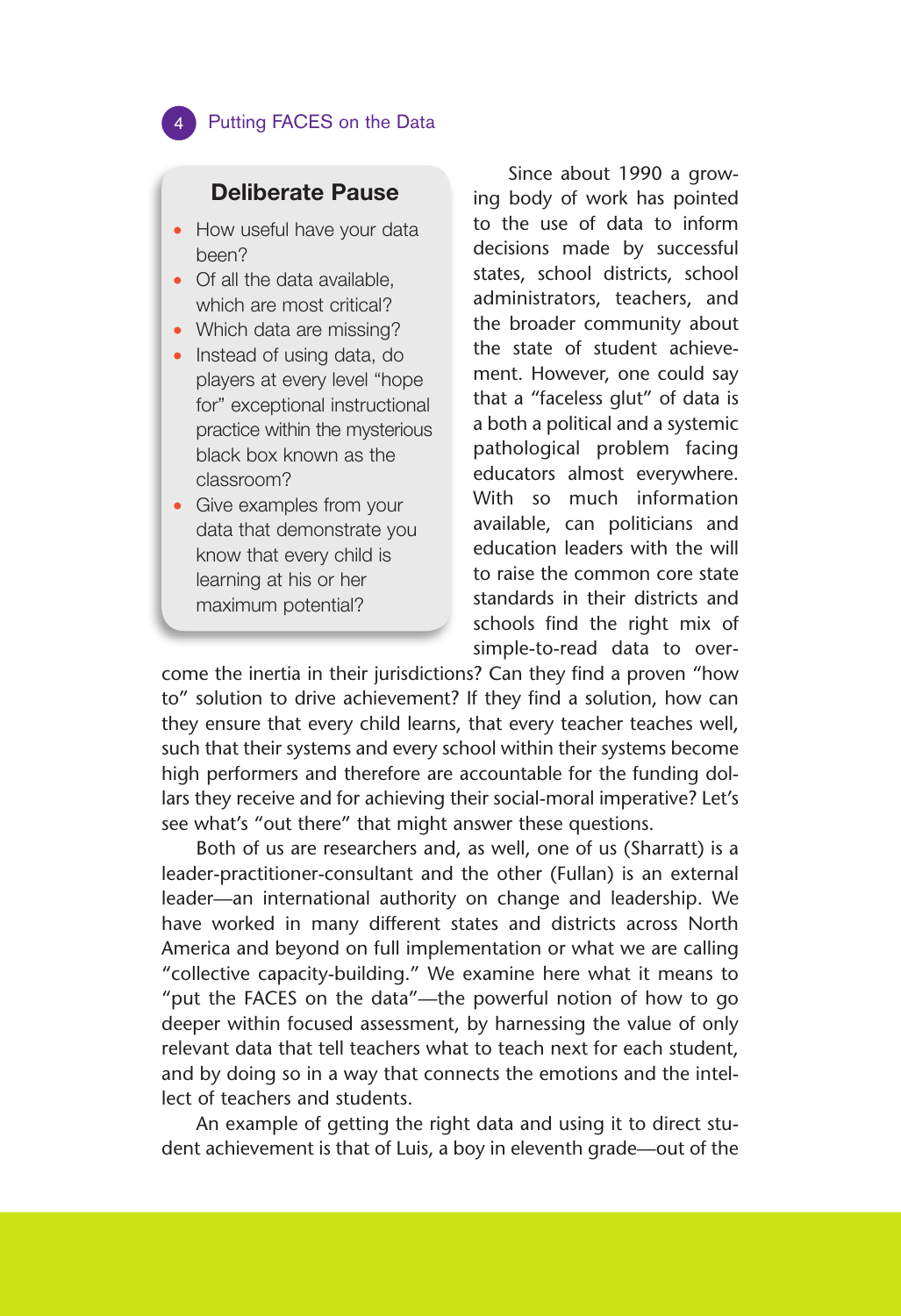#### From Information Glut to Well-Known FACES 5

classroom more often than in, due to highly disruptive behavior. Every week, often on a daily basis, he was suspended for rude, uncontrollable, aggressive behavior. He had been forced to change districts and schools many times. Not knowing what to do next, the vice principal at his latest school, in search of a deeper cause, recommended that Luis's literacy skills be tested. The results presented at an in-school case management meeting (see Chapter 4) showed that Luis was reading at a second-grade level. His teachers and his parents were shocked and disbelieving. His father said, "It's not true. Luis reads his texts every day in the car on the way to school." (Luis had been banned from riding the school bus.) Luis had been covering up and faking it for several years, acting out or withdrawing because he was being asked to read texts way beyond his level of competence.

After a lengthy case management meeting, it was decided that Luis would meet Miss Andrews, the high school's literacy coach, every day after school for a focused *word study* (see Glossary) and reading comprehension strategies lesson. Miss Andrews gradually built rapport and trust with Luis, and at the same time determined that Luis was attempting texts and recreational reading (such as *Harry Potter*) that were well beyond his skills and that he couldn't do his class work or homework. Being frustrated, Luis "acted out" belligerently, to the puzzlement of his teachers, who later began to avoid interacting with him. Over the next few months, after school, demonstrating patient work with Luis, Miss Andrews brought Luis to reading and writing, gradually increasing his competence and confidence. When Miss Andrews "chunked" highinterest, low-vocabulary texts with Luis, the words became sentences and the sentences in paragraphs had meaning for Luis. Now Luis reaches for a newspaper each morning, and not only does he look for the hockey scores, but he also reads the front page because he likes to learn about what's going on in the world. And in class? Luis's teachers learned to modify his written assessments, using simpler words that Luis could understand, and his scores rose gradually to grade level. Luis, and everyone around him, experienced much less frustration as a result. This is the story of a tragic situation in which a simple data-driven analysis and intervention resulted in a positive ending.

How many Luises and Vickys (see Narrative from the Field on page 6) fall through the cracks? It is not good enough to catch the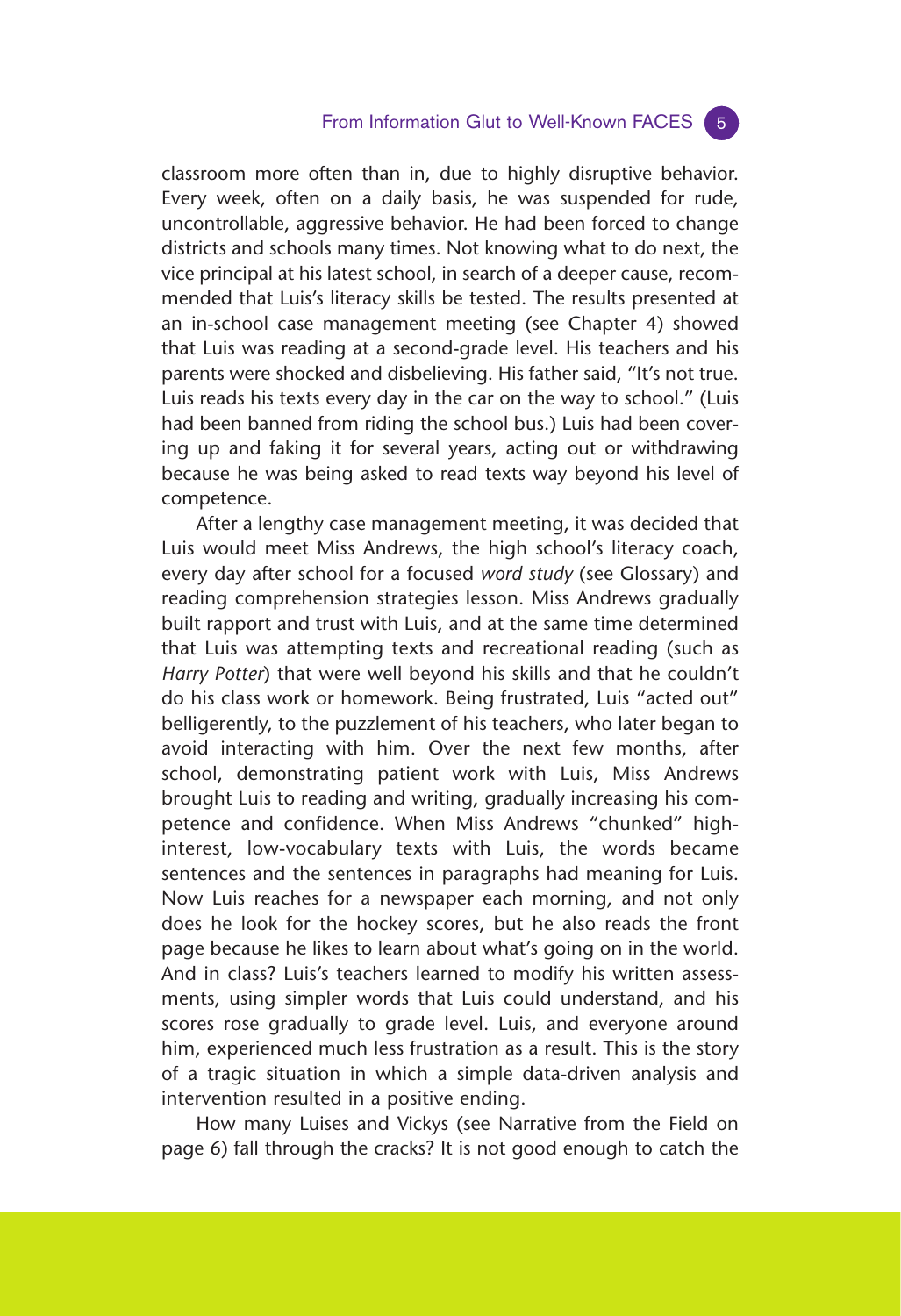# Narrative from the Field

Another positive story about caring and cognitive teaching, this time at the elementary school level, involves a teacher who didn't think her sixthgrade student Vicky could learn. After several weeks of working in cooperative learning groups and rotating roles within groups, Vicky, who has communication challenges and specific learning needs, was given the role of reporting to the class what her group had done. The teacher was quite anxious about Vicky's ability and how she would manage, so the teacher gave the groups the opportunity to pass the reporting to another child in their group if the child selected didn't want to do it. When it came to her group's turn, the group endorsed Vicky. She stood up and then clearly and confidently told the class what her group had done. After this, Vicky regularly shared her learning and ideas with her groups and her class. The story of Vicky challenged the teacher never to doubt a student's ability but to support each and to recognize each student's work and worth—and to become even better informed by "listening" to the data presented in the actions of other students.

> —Linda Forsyth, deputy head teacher, Perth and Kinross Council, Scotland

odd Luis and Vicky here and there. We must catch each and every student. FACES is about humanizing the teaching of each student and having the tools to do so systemically for all. This book helps you to reach all students without dehumanizing education in the process.

We begin by discussing the *14 parameters,* a district reform strategy that identifies the drivers and keys to implementation that has now been replicated in many jurisdictions worldwide. With the

## **Deliberate Pause**

• How many students (in your state, school, and classroom) can read with fluency and *comprehension* (see Glossary) by the end of grade 1? How do you know?

inclusion of a strong literacynumeracy strategy, schools and districts that have deployed this strategy have reached and sustained success. We also speak about how the use of student achievement data is a powerful tool for improvement at every level—especially if improvement is noted and monitored on the basis of drilling down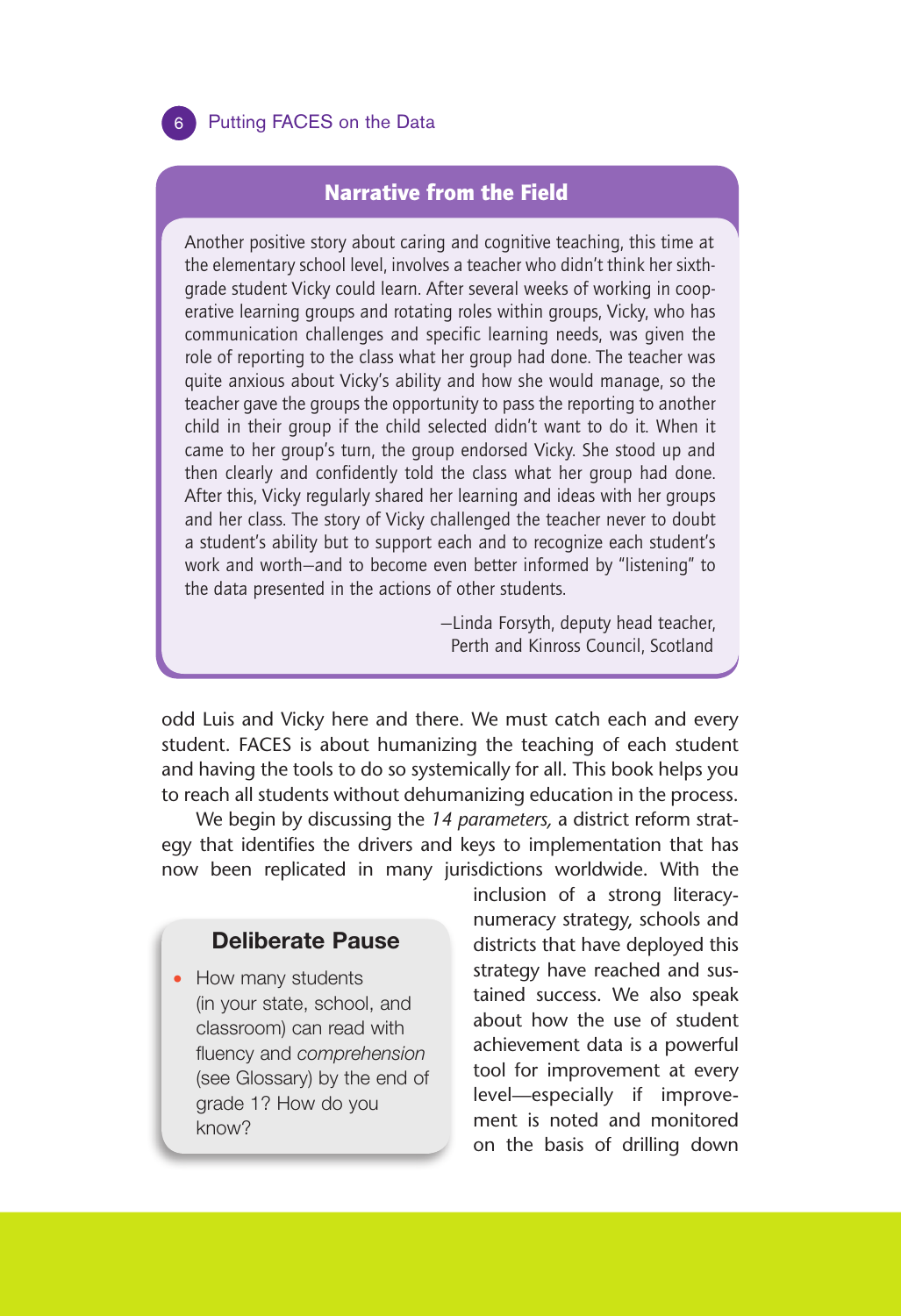into that data to individual student names and FACES in individual classrooms.

# **How the 14 Parameters Came to Be**

In the book *Realization,* we discussed the 14 parameters, the key drivers that we have found to be important for schools, districts, and states to become places where high student achievement is expected and delivered year after year by energized staff teams of true professional educators. To summarize, in the late 1990s, when Bill Hogarth, director of education for the York Region District School Board, stated that all children will read by the end of grade 1, a literacy initiative was launched within the district's seventeen lowest performing schools, as determined by results of the Education Quality and Accountability Office (*EQAO*—see Glossary) standardized test for grade 3.

We draw frequently in this book on EQAO data. It should be noted that the level 3 and 4 threshold represents a very high standard which includes higher-order thinking skills and requires a student to achieve a score of 70% in order to meet the standard.

Of 150 schools in York Region at that time, 17 found a small staffing allocation within their overall staffing allotment, sufficient to have half-time literacy coaches in each school. There were two caveats concerning the role and the professional learning provided by the district: (1) the literacy coach had to be a respected, valued teacher selected from the school staff; and (2) the principal and the literacy coach had to attend monthly district professional learning sessions together.

The initiative became known as the Literacy Collaborative. It was driven by the Literacy Steering Committee, which comprised the superintendent of curriculum (Sharratt), curriculum coordinators, an appointed system literacy principal, and selected principals from the field. The Literacy Advisory Committee—composed of the elected chair of the board, Bill Crothers; director of education Hogarth; two field superintendents; Sharratt; an elementary and secondary principal representative; and the literacy principal—strategically guided the initiative similar to Barber's guiding coalition, discussed later in this chapter.

After one year, district scores began to improve with literacy as the priority; the scores from the seventeen Literacy Collaborative schools outperformed both state and district schools (Figures 1.1 and 1.2). In year 2, the seventeen schools again outperformed the others.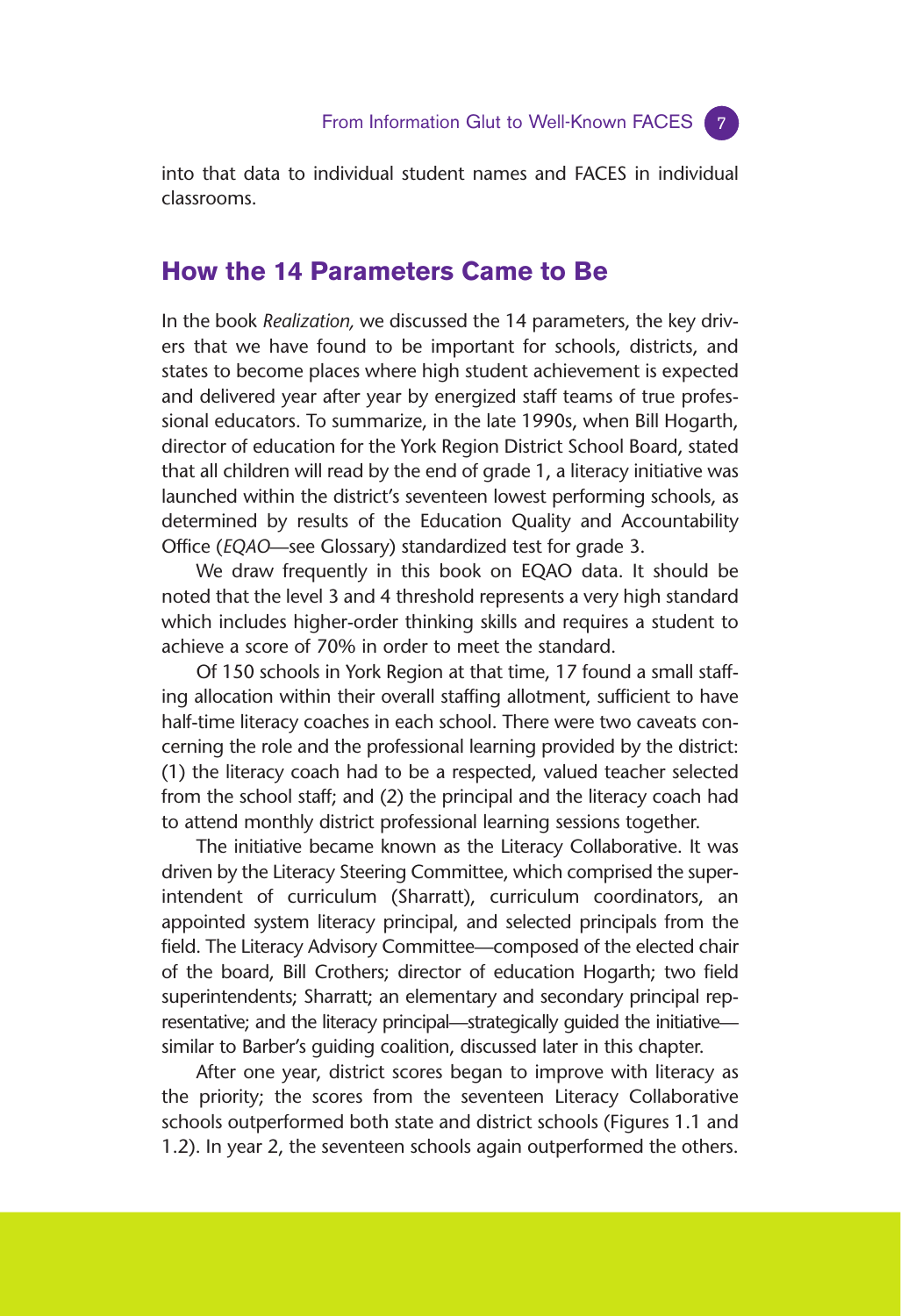When we examined the seventeen schools more closely, we found that nine of the seventeen were able to align and sustain their work on improvement. We called these "high-focus schools." The figures show that in years 3, 4, and 5, the nine "high-focus" schools advanced their level of achievement. Scores for the eight "low-focus" schools were inconsistent because they could not maintain their focus on increasing all students' achievement. What factors differed between the high- and low-focus schools to affect scores as they did?

To determine why nine schools improved so dramatically while the other eight started well but failed to sustain their performance, we analyzed the annual reports from the seventeen schools and interviewed leaders of the initiative to learn which schools had incorporated the



*Note:* A Level 3 score means the student has met the minimum standard of 70%, and a Level 4 score means the student has exceeded the minimum standard.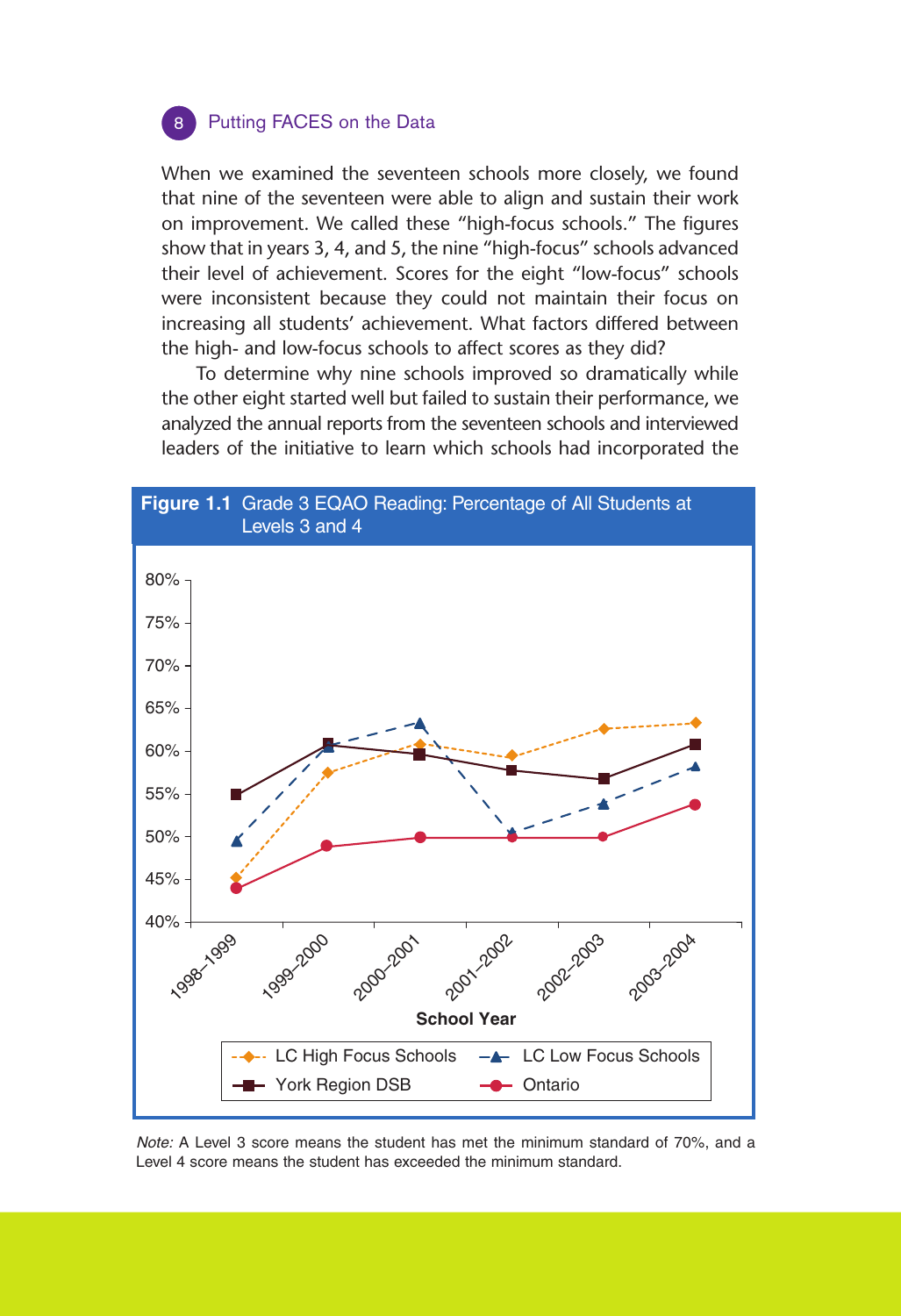

literacy coach and professional learning monthly sessions more fully and how they had done it. The nine high-focus schools (see Figures 1.1 and 1.2) that did especially well were initially among the lowest performing schools in the district, yet they moved beyond the state and district averages in a relatively short time and sustained their achievement levels. The explanation for better performance in our view lies in more carefully focused attention to the details in each of 14 improvement areas, or what we call the 14 parameters (Sharratt & Fullan, 2009). It turned out, as we have found time and again, that it is not mere acceptance or endorsement of an idea or practice that counts but rather engaging in the actions that cause *implementation.*

Understanding the reasons for the gains, the district launched the parameter-based program broadly, K–12, by incrementally expanding the Literacy Collaborative. The low-focus schools refocused on increasing *all* students' achievement through intentional assessment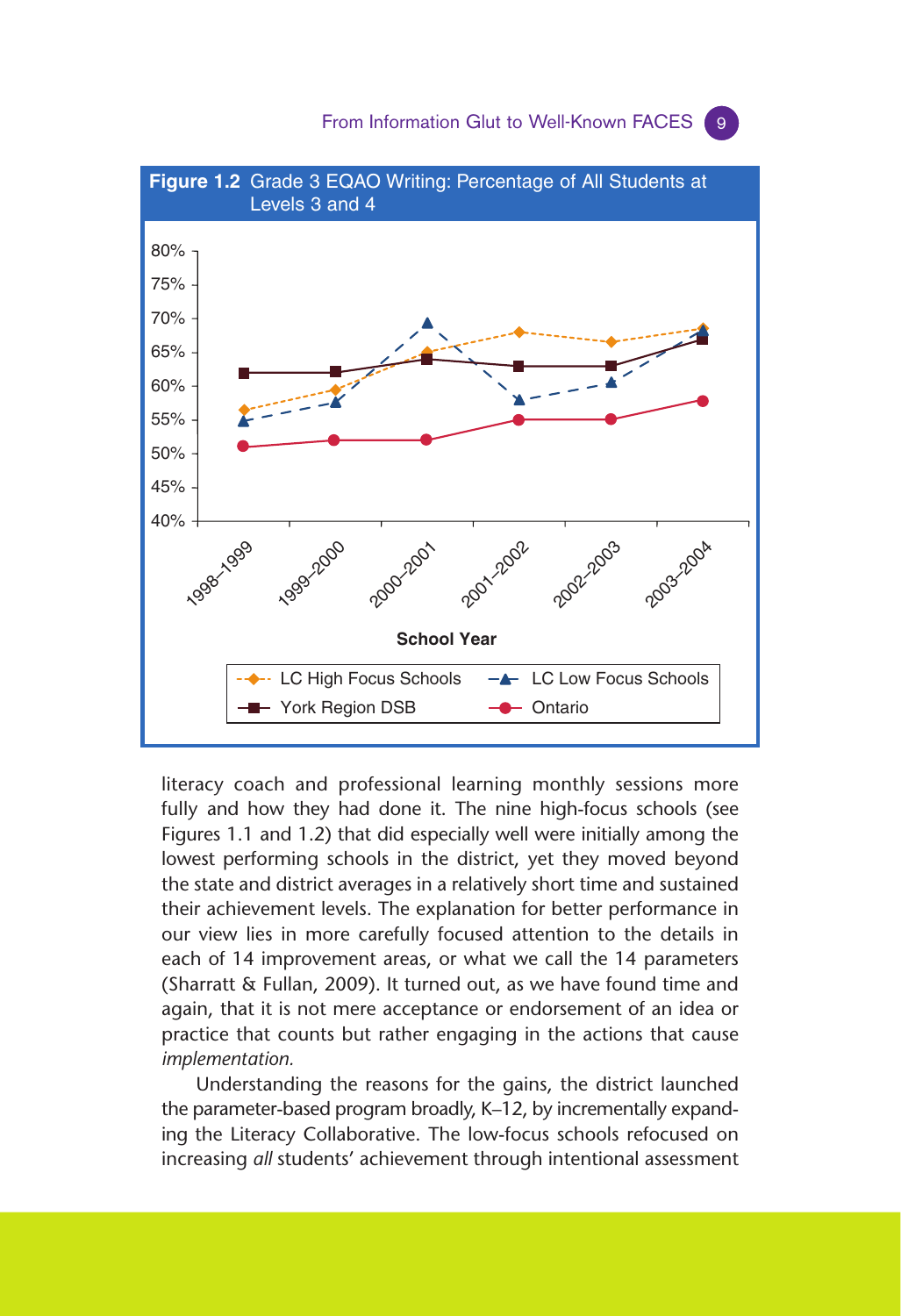and instructional practices. Over time, the remaining elementary and secondary schools in the district followed and began to raise their students' achievement results.

The factors we studied, the 14 parameters, are in effect the nitty-gritty of deep and sustainable collective capacity-building. Think of the 14 parameters as the specific reform strategies that—in combination (and over time, as the organization progresses to greater implementation of the 14 parameters)—"cause" classroom, school, district, and state improvement. The 14 parameters are listed in Figure 1.3. A self-assessment tool that can be used to track progressive implementation of the 14 parameters is provided in Appendix A.

We now know a great deal more about the 14 parameters—the fourteen drivers of reform and practice in successful school districts—and are even more convinced of their validity and efficacy. First, we learned and understood that effective change reform to increase student achievement involves precise planning and detailed work. We know that in order to improve student achievement individual school leaders must actively and diligently work to raise their school's assessment in each of the 14 parameters.

Second, from our initial results and further use of the 14 parameters in other jurisdictions across the globe, we developed a detailed self-assessment implementation tool (see Appendix A) so that schools, districts, and states could determine how well they "stack up" against the 14 parameters of successful schools and districts. The results of a district or school staff's self-assessment can become the outline of a purpose-built school improvement plan specific to each school's needs and against which progress can be measured (see "Collaborative Inquiry," in Chapter 4).

Third, when we get some schools in a district to move ahead using the 14 parameters, we know we have the makings of a critical mass of instructional leaders who will lead to an almost inevitable tipping point toward system and school improvement for every school for every student in the district. We also know that reaching this point will cause some people in leadership positions to deviate from the plan—"too much work," "not my interest," "not my school"—being excuses and complaints they will use to distract motivation and remove resources from achieving the district's planned reform. With ongoing monitoring of all the assessments of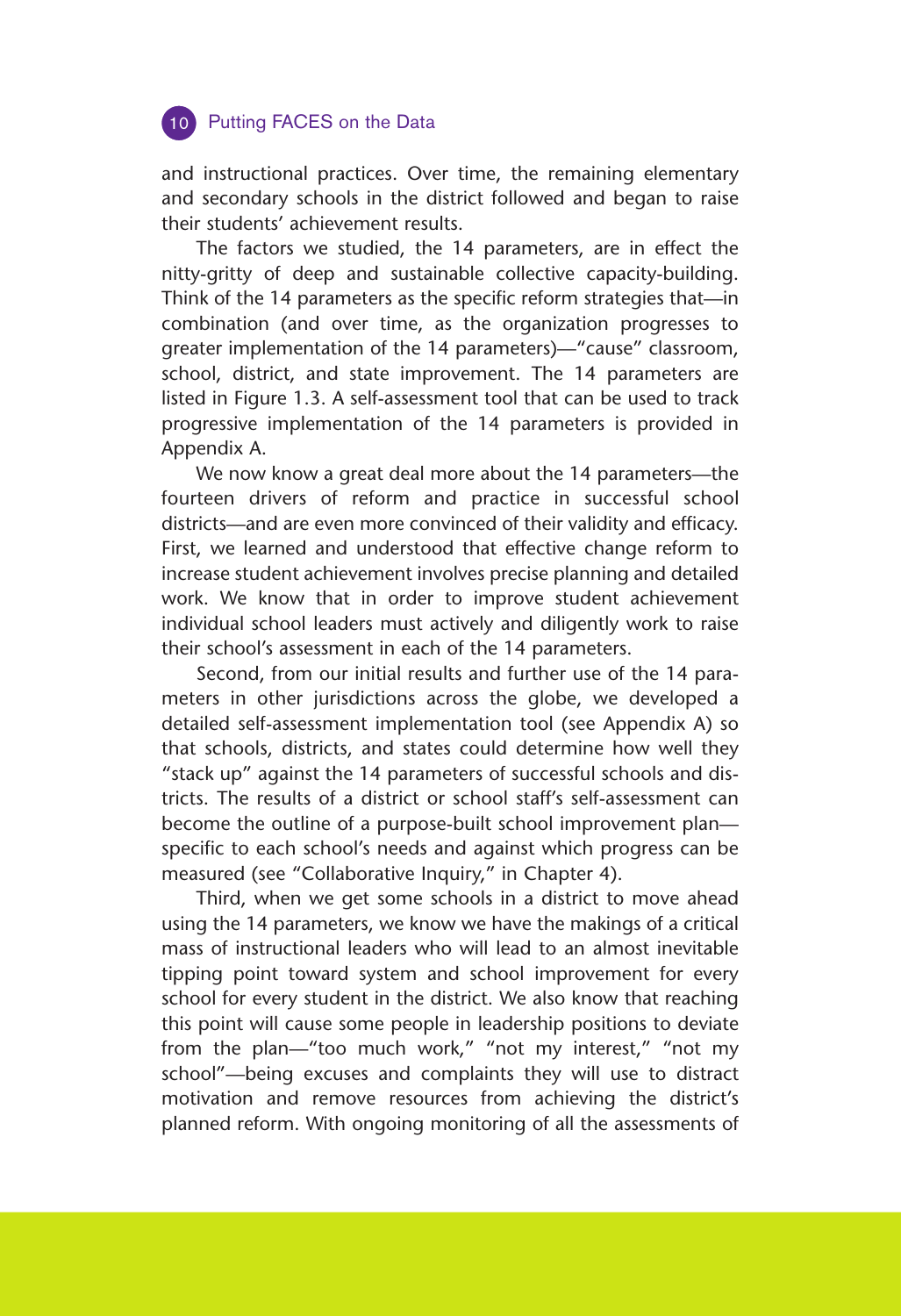| Figure 1.3 The 14 Parameters                                                                                     |
|------------------------------------------------------------------------------------------------------------------|
| 1. Shared Beliefs and Understandings (adapted from Hill & Crévola,<br>1999)                                      |
| a. Each student can achieve high standards, given the right time<br>and the right support.                       |
| b. Each teacher can teach to high standards, given the right<br>assistance.                                      |
| c. High expectations and early and ongoing intervention are essential.                                           |
| d. Teachers and administrators need to be able to articulate what<br>they do and why they teach the way they do. |
| 2. Embedded Literacy/Instructional Coaches                                                                       |
| 3. Daily, Sustained Focus on Literacy Instruction                                                                |
| 4. Principal Leadership                                                                                          |
| 5. Early and Ongoing Intervention                                                                                |
| 6. Case Management Approach: (a) Data Walls (b) Case by Case<br>Meetings                                         |
| 7. Professional Learning at School Staff Meetings                                                                |
| 8. In-School Grade/Subject Meetings                                                                              |
| 9. Centralized Resources                                                                                         |
| 10. Commitment of District and School Budgets for Literacy Learning<br>and Resources                             |
| 11. Action Research/Collaborative Inquiry                                                                        |
| 12. Parental and Community Involvement                                                                           |
| 13. Cross-Curricular Connections                                                                                 |
| 14. Shared Responsibility and Accountability                                                                     |

*Source:* Sharratt and Fullan (2005, 2006, 2009).

activity (see "Parallel Research" section) and listening throughout the system, leaders must ask key questions and confront factors that stand in the way of further implementation.

Fourth, the work can be and has been replicated successfully across contexts, as we illustrate throughout this book using case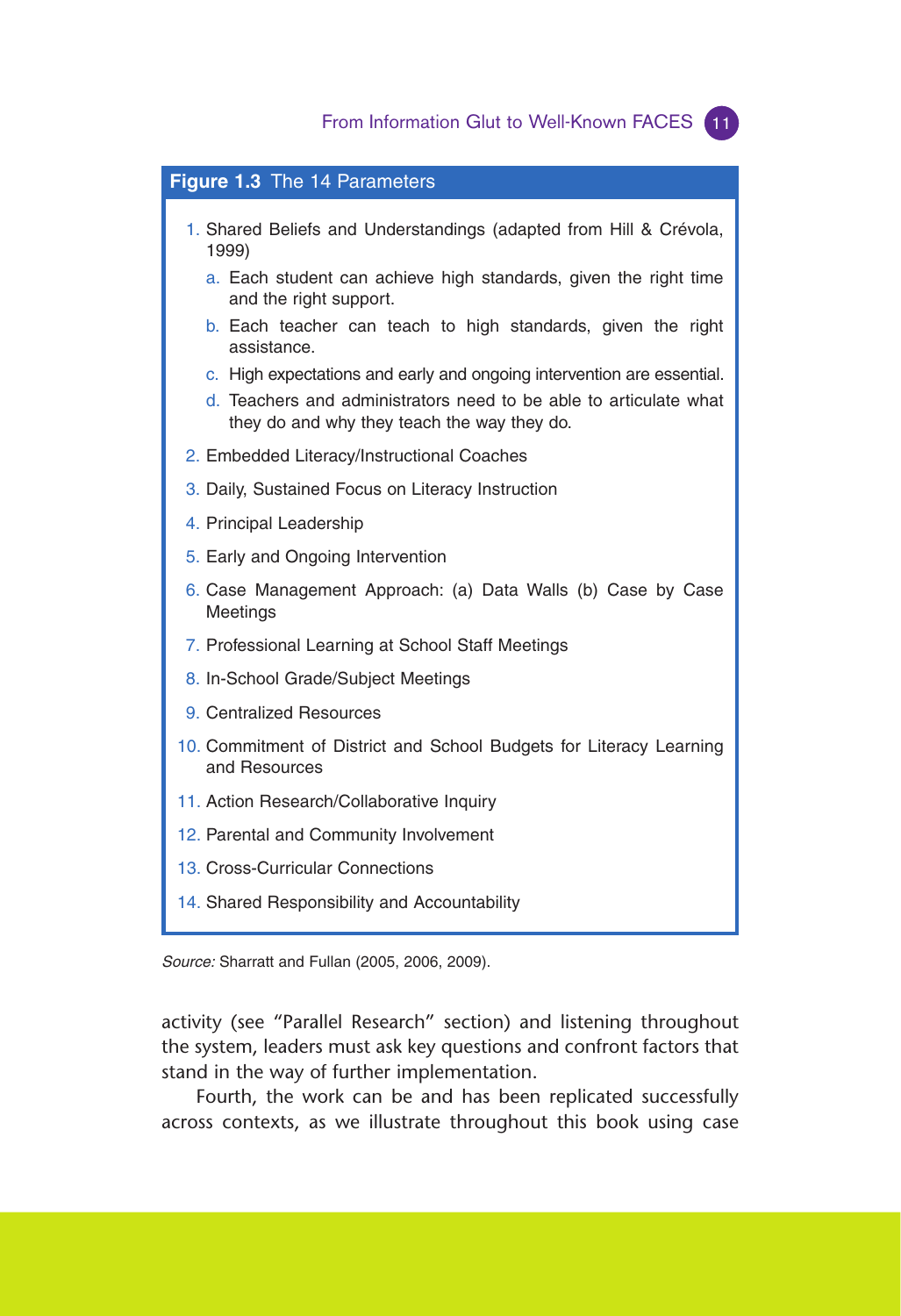studies from several jurisdictions in which we are currently working. We know that learning how to succeed on every parameter is the ongoing work of education leaders. It is not surface beliefs that matter; it is focused commitment, making tough resource allocation decisions, drilling down to put FACES on the relevant data, and "staying the course" that matter, no matter what pressures or new concepts the unfocused might launch.

Finally, we learned that new strategies are needed to increase the specificity of teaching and the opportunity to learn. Although it is ideal to use student assessment data to tailor individual student learning, school performance data must also be used to define the precise and intensive support for instructional improvement that is needed in each school. In other words, not only must teachers differentiate student instruction by using various forms of student achievement data to inform the instruction, but system leaders and school administrators must also use student achievement data to differentiate support to teachers and administrators whose tracked student achievement scores represent needs for targeted professional learning sessions. Only a laser-like focus on student achievement data will enable us to put the FACES on the data so that we can improve instruction for all our students—our ultimate vision our moral imperative. Not coincidentally, such an approach can improve our teachers' and administrators' professional lives, as well—as system leaders and administrators, we put the FACES on their data too.

# **Parallel Research**

Sir Michael Barber's *Deliverology 101* (Barber, Moffit, & Kihn, 2011) speaks authoritatively to the *how* of making change occur in large public organizations, such as education. As chief adviser on delivery for U.K. prime minister Tony Blair, Sir Michael created sustained positive change resulting in increased performance and/or increased satisfaction levels as reported by users and voters across England.

Sir Michael's analysis of what worked in making the changes, and why the changes became so deeply embedded, in many ways parallels the specific elements described in the 14 parameters. We refer to *Deliverology* several times throughout our text, but here are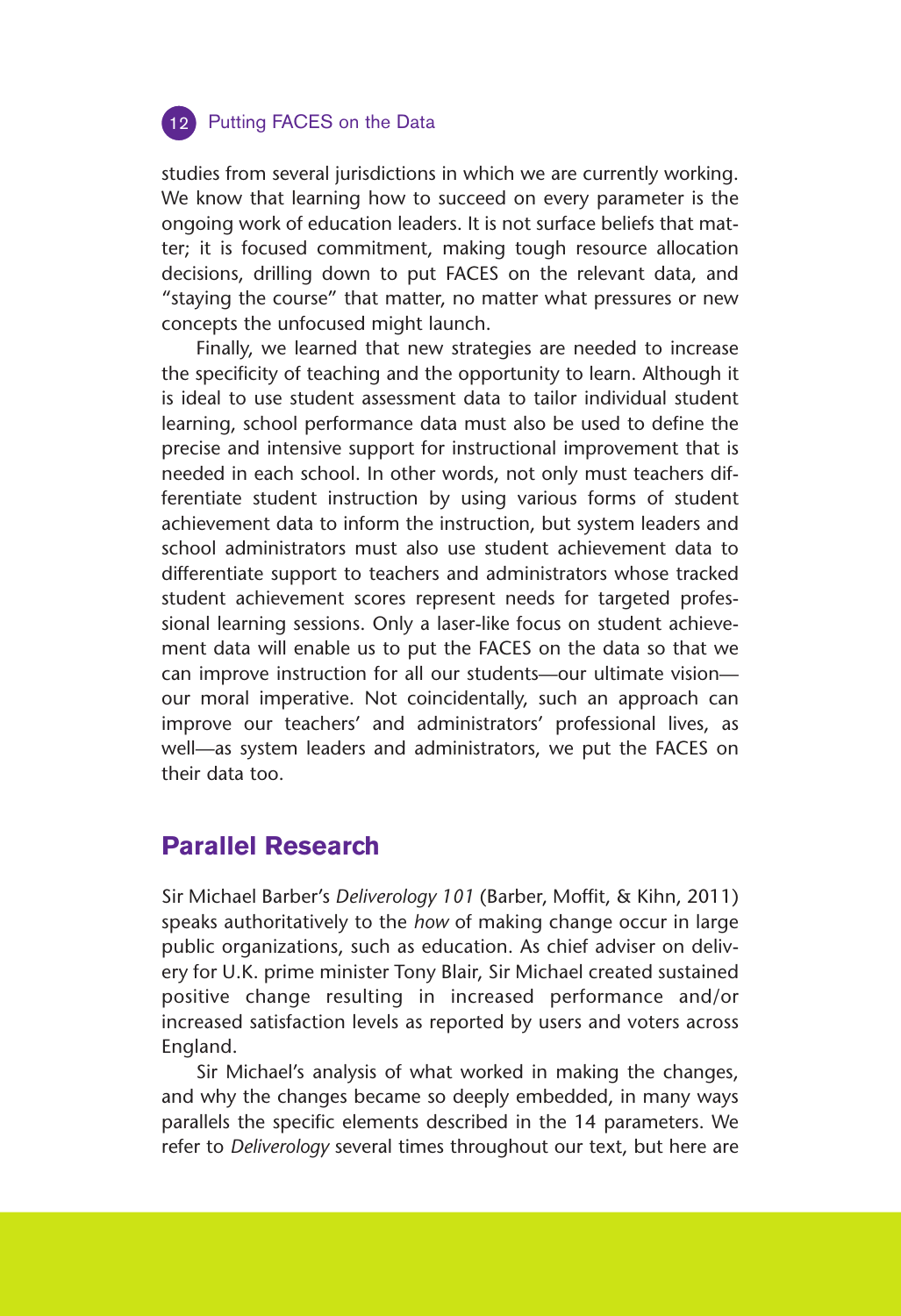a few instances of positive parallels with our findings and reform strategies:

- 1. Defining the organization's aspirations—what we call "shared beliefs and understandings" (parameter 1)
- 2. Defining the reform strategies—what we call the total concept of the 14 parameters, our drivers for reform—learning how to monitor and assess progress toward optimizing the organization's performance against the drivers that, when followed, will lead to increased student achievement
- 3. Creating and aligning the Delivery Unit with the drivers and bringing a relevant and influential leadership with authority over key resources onto the Delivery Unit—our matrix of scaffolded implementation of the 14 parameters (see Appendix A), from which we develop in this book specific assessment and instruction practices for schools, districts, or states
- 4. Ensuring an overarching guiding coalition of leaders (that is, the literacy steering and advisory committees) is in agreement, leading and continuously monitoring progress toward and detractors against the defined aspirations and the measurable trajectories and longer-term targets that represent those aspirations—our fourteenth parameter, "shared responsibility and accountability"—evident in "learning walks and talks" or the "learning fair" concept (see Chapter 5)
- 5. Training constantly for quality and to build organizational capacity to ensure sufficient understanding of and commitment toward continuing the program in spite of execution team changes at any level—our model of scaffolded leader and teacher professional learning from modeled to shared to guided to interdependent practice (see Appendix A)
- 6. Institutionalizing the solution through capacity building and by being so successful that the direction taken, and the many strategies on which it is based, become the new norm for the organization, replacing any and all previous conditions of mediocrity or worse—what we call "collective capacity-building" or "realization," such as in the way this book's case studies demonstrate how to incorporate perfected high-yield assessment and instruction strategies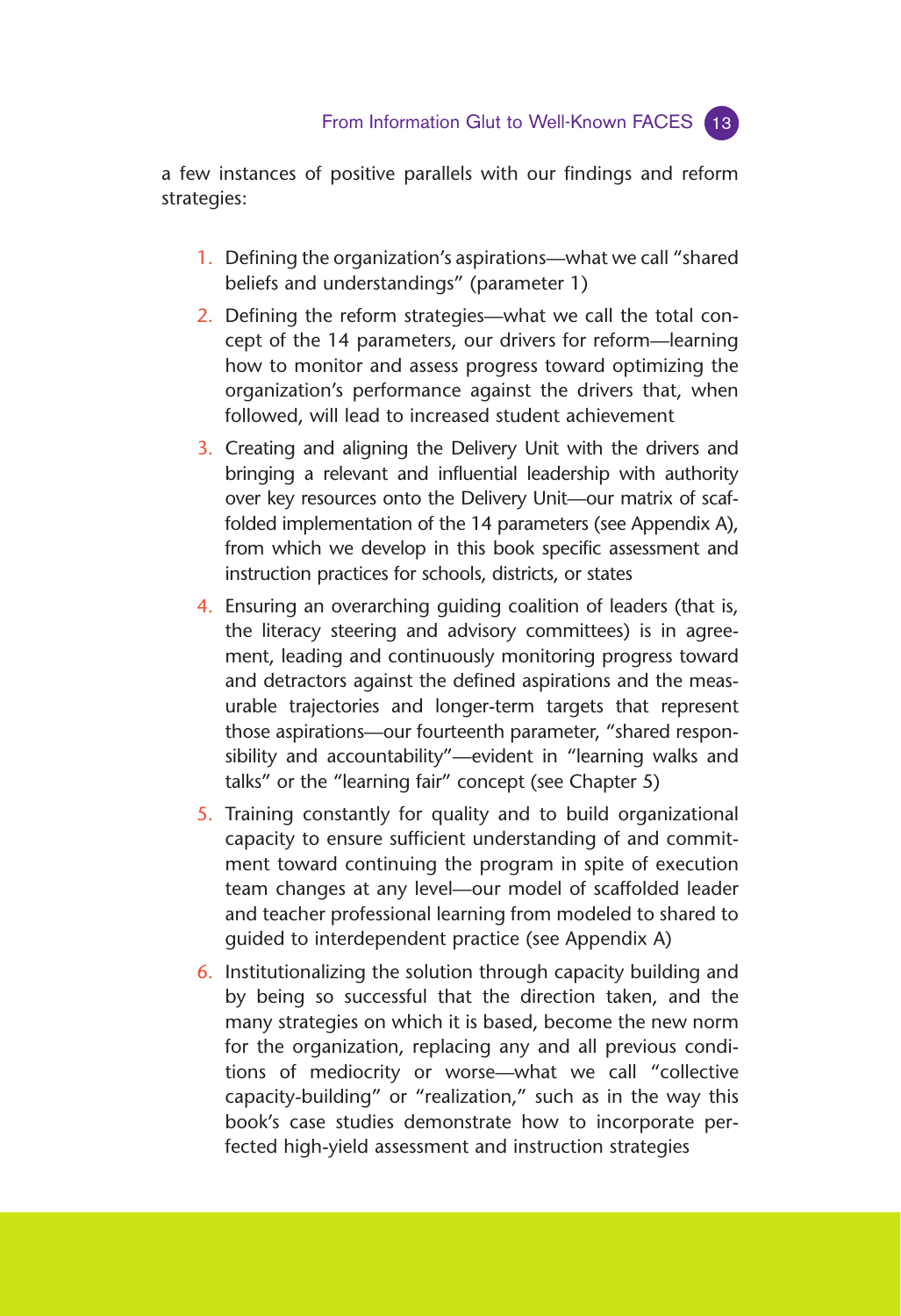As you can see, our work in reform implementation in education mirrors, in many ways, Barber's work in the Delivery Unit in England. In the discussion that follows, we speak more to our message of measuring and assessing how individual schools, districts, and states are performing and we speak to how we feel that putting the FACES on the data is a win-win strategy that creates changes in instruction and in achievement levels and that results in a culture of success for students and education professionals—a culture in which all stakeholders can be proud to participate.

We learned in our initial study, and subsequent work has reinforced the idea, of the overarching value of quality leadership at the school level. The successful schools in our research were led by principals, vice principals, and part-time literacy coaches who understood and were committed to the specifics. For example, in the schools we studied, we found the following:

- 1. School leaders clearly understood the model and, most important, lived the shared beliefs and understandings (parameter 1) in the design.
- 2. School leaders clearly understood that they needed to attend to the components of the 14 parameters.
- 3. School teams did constant self-evaluation, striving to align beliefs and understandings among the principal, literacy coach, Reading Recovery teacher, and special education resource teacher as the leadership team who worked with all staff. This involved *accountable talk* (see Glossary) and corresponding action, with each other and with teachers, in an ongoing way—during the school day.
- 4. School leaders did not let the "distracters" divert their energies and focus—they stayed the course toward literacy and student improvement—holding their nerve until improvement results were realized—no matter what!

We discuss further, in Chapter 5, the specifics of what it takes to put the FACES on the data as an instructional leader. At this point, let's put more flesh on the concept by considering a case study.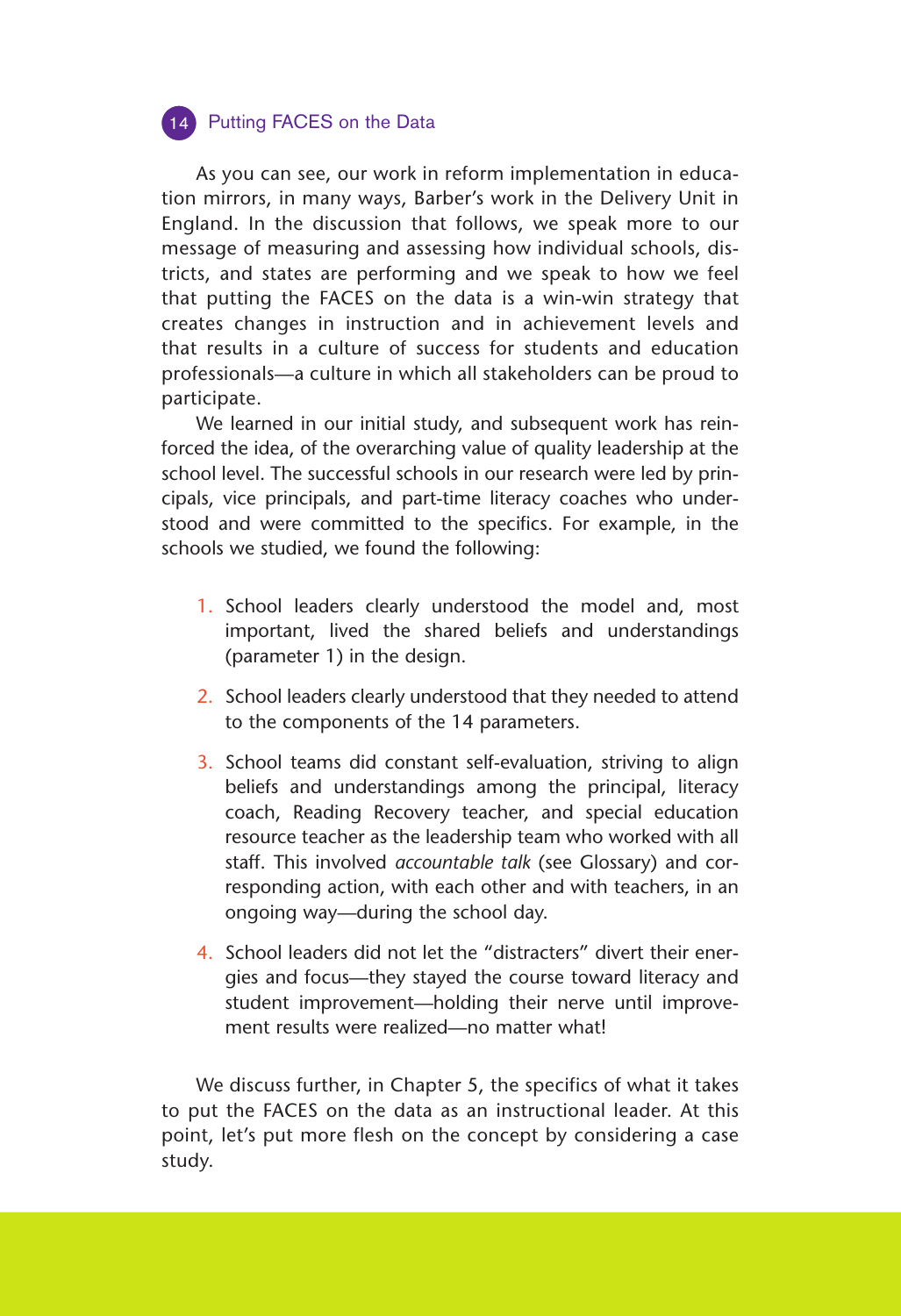# Simcoe County District School Board Case Study

Beginning in the 2010–2011 school year, Sharratt worked with Kathi Wallace, the director (chief superintendent) of Simcoe County District School Board, and her assistant superintendents. The Simcoe County District is a large school district in south-central Ontario, Canada, with approximately 50,000 students and 111 schools, covering about 1,800 square miles. The senior team of nine supervisory officers was interested in reflecting on their journey in adopting a deep literacy and numeracy direction to align and focus their work in increasing all students' achievement. Together, they looked to *Realization* (Sharratt & Fullan, 2009) and, specifically, the 14 parameters reform strategy as it provided a microscopic look into their practice and provided answers about how to improve. The work began with a collaboratively built plan of attack crafted uniquely for the work in Simcoe County—honoring their context and ongoing work in assessment and instruction.

Scrutinizing the data as a team was a first step, specifically, moving from vague percentages to detail by putting the number of students on each set of results. Then they determined the professional learning needs of this supervisory officer team so that they could go deeper into the data with their principals. The work included a commitment to focused homework (replicating these sessions with selected school leadership teams) between sessions.

Results were inconsistent and sporadic but began to show a slight improvement trend. On closer inspection, leaders realized that the sheer numbers did not bring to life the actual students that they knew. It was agreed that the system needed to pay closer attention to who the FACES were and where they were—especially the FACES of real kids that the numbers of students below standard represented. They revisited resource allocation, to tighten it and to ensure that value was added from the same resource spending (such as having a 1.0 full-time equivalent teacher-librarian in each school take on the important role of literacy coach). They developed "expected high-yield practices" in all schools with a related communication-implementation plan. Together they determined collective questions to ask in monitoring principals' and leadership teams' work in each school, and after training with Sharratt, the learning team implemented "learning walks and talks" (Sharratt, 2011) to move beyond simply visiting schools to "looking for expected practices" in classrooms—sharing their findings and determining professional learning needed across the system.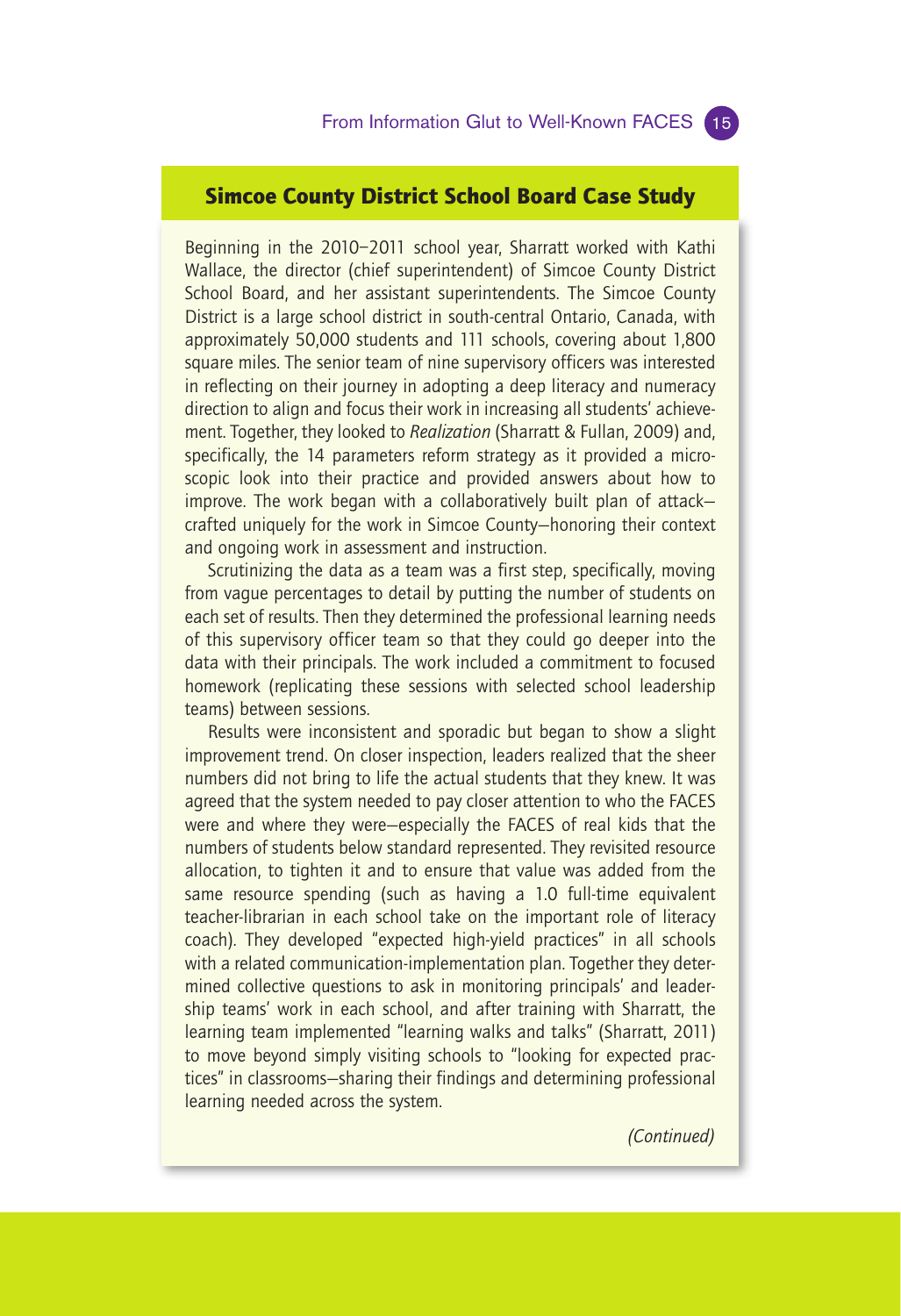#### (Continued)

One of the Simcoe senior team, Steve Blake, introduced his principals to *Realization* (Sharratt & Fullan, 2009), and it is with this introduction that the story of one school—one of many that we could choose in Simcoe County—begins. They recount their work to successfully put the FACES on the data by using the 14 parameters self-assessment tool as a lens for improvement.

I'm not sure we would ever want to retreat . . . teaching and learning this way is too much fun!

—Jeff Clark, principal

Brechin Public School has been using the 14 parameters approach to improvement since September 2009; it is a very positive "work in progress" with impressive initial results that demonstrate both the use of the 14 parameters as a self-assessment tool and how drilling down into the data puts the FACES on the data for everyone. Yes, it is a small school, but it does perfectly mirror any other school of its size within any district that has larger and smaller schools. The story here is "learning is the work" and how "assessment that drives instruction undertaken by every teacher in every class counts." Staff teams like those in Brechin and in the district believe that every child matters. And every example of good practice is worth a review.

Brechin Public School is a 200-student rural school located in Central Ontario, where at least 90 percent of students are transported by school bus every day. When Jeff Clark began as principal in September 2009, he was faced with very low 2008–2009 grade 3 and grade 6 EQAO reading, writing, and mathematics assessment scores; these scores had been inconsistent in previous years (Table 1.1). At a district principals' meeting, Jeff's colleague Shelley Clark (no relation, but everyone asks) reviewed *Realization* (Sharratt & Fullan, 2009), suggesting that the book's 14 parameters reform strategy framework would be the perfect starting point for rejuvenating a school in challenging circumstances. Jeff was sold on the evidence presented and began to work with Shelley on a strategy for improvement.

## Beginning with the End in Mind

Why are we examining Brechin as an important case study? Did the work make a difference to all students at Brechin? Tables 1.1 and 1.2 show the scores of successive grade 3 and grade 6 classes. The year 2009–2010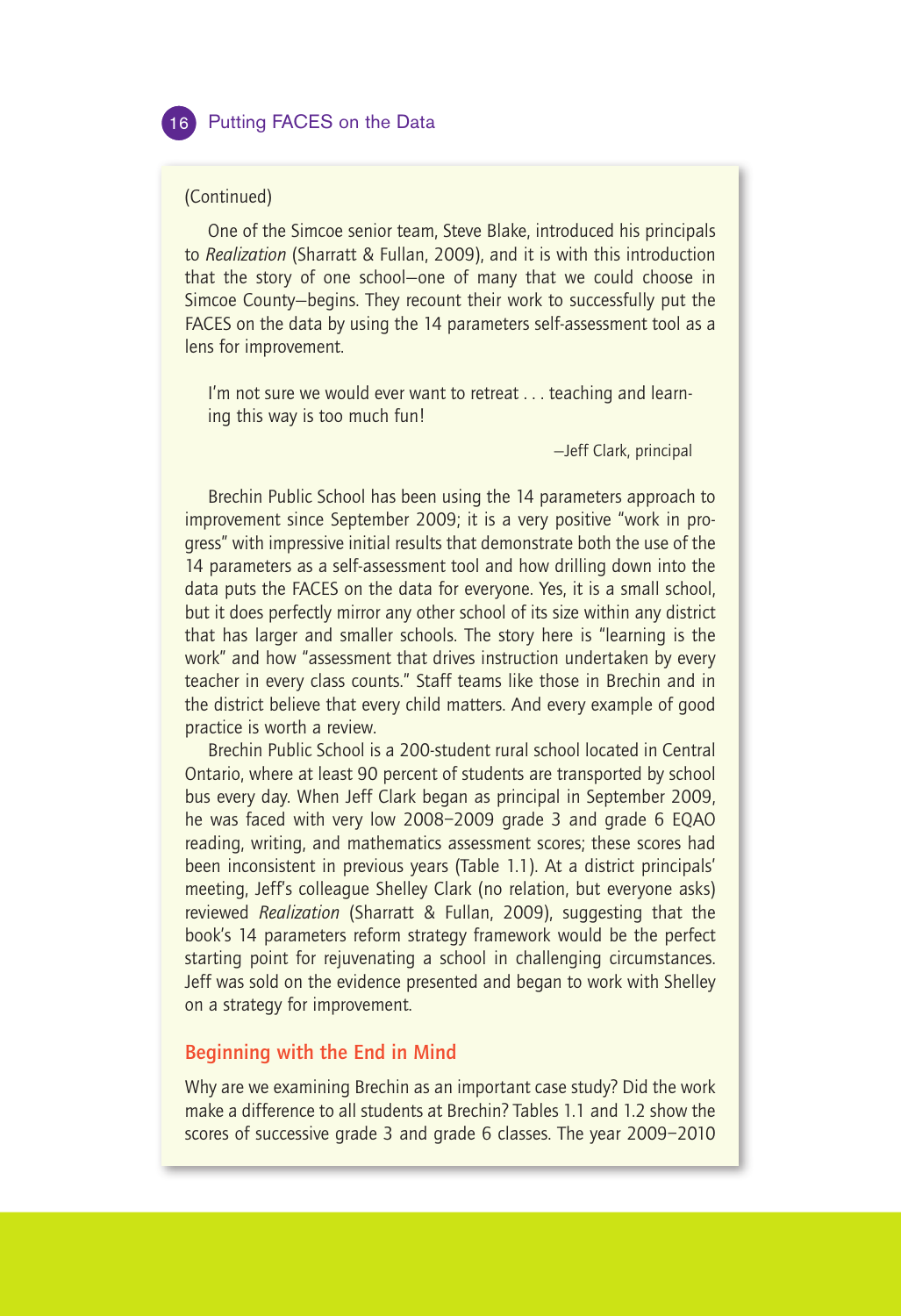| Table 1.1 Percentage of Brechin Grade 3 and Grade 6 Students<br>Scoring at EQAO Levels 3 and 4 |         |         |      |                           |  |  |
|------------------------------------------------------------------------------------------------|---------|---------|------|---------------------------|--|--|
| Grade 3                                                                                        | Reading | Writing | Math | <b>Number</b><br>Assessed |  |  |
| 2005-2006                                                                                      | 59%     | 52%     | 52%  | 29                        |  |  |
| 2006-2007                                                                                      | 60      | 55      | 75   | 20                        |  |  |
| 2007-2008                                                                                      | 42      | 26      | 21   | 19                        |  |  |
| 2008-2009                                                                                      | 22      | 33      | 39   | $16*$                     |  |  |
| 2009-2010                                                                                      | 76      | 90      | 100  | 21                        |  |  |
| *16 of 18 were tested in 2008-2009; in other years, all students were tested.                  |         |         |      |                           |  |  |
| Grade 6                                                                                        | Reading | Writing | Math | <b>Number</b><br>Assessed |  |  |
| 2005-2006                                                                                      | 73      | 42      | 65   | 26                        |  |  |
| 2006-2007                                                                                      | 47      | 45      | 39   | 38                        |  |  |
| 2007-2008                                                                                      | 42      | 58      | 58   | 12                        |  |  |
| 2008-2009                                                                                      | 48      | 33      | 52   | $24*$                     |  |  |
| 2009-2010                                                                                      | 82      | 68      | 59   | 22                        |  |  |
| *24 of 27 were assessed in 2008-2009; in other years, all students were<br>assessed.           |         |         |      |                           |  |  |

#### *Source:* Jeff Clark, principal.

results (in italics) are the first-year results of the new reform strategy at Brechin Public School.

Table 1.1 shows erratic, low performance from 2005–2006 to 2008–2009 by students assessed in both grades 3 and 6.

In Table 1.2, the actual number of students below standard in grades 3 and 6 from 2005–2006 to 2008–2009 is startling. In Tables 1.1 and 1.2, the year 2009–2010 results (in both percentages and actual numbers) show dramatic improvement. In our view, the percentage means nothing; the number of students—the actual number of FACES—is what matters. Every FACE counts to us!

Table 1.3 offers two interesting insights. First, in any discussion of successive class or cohort scores, there is often an issue with the perceived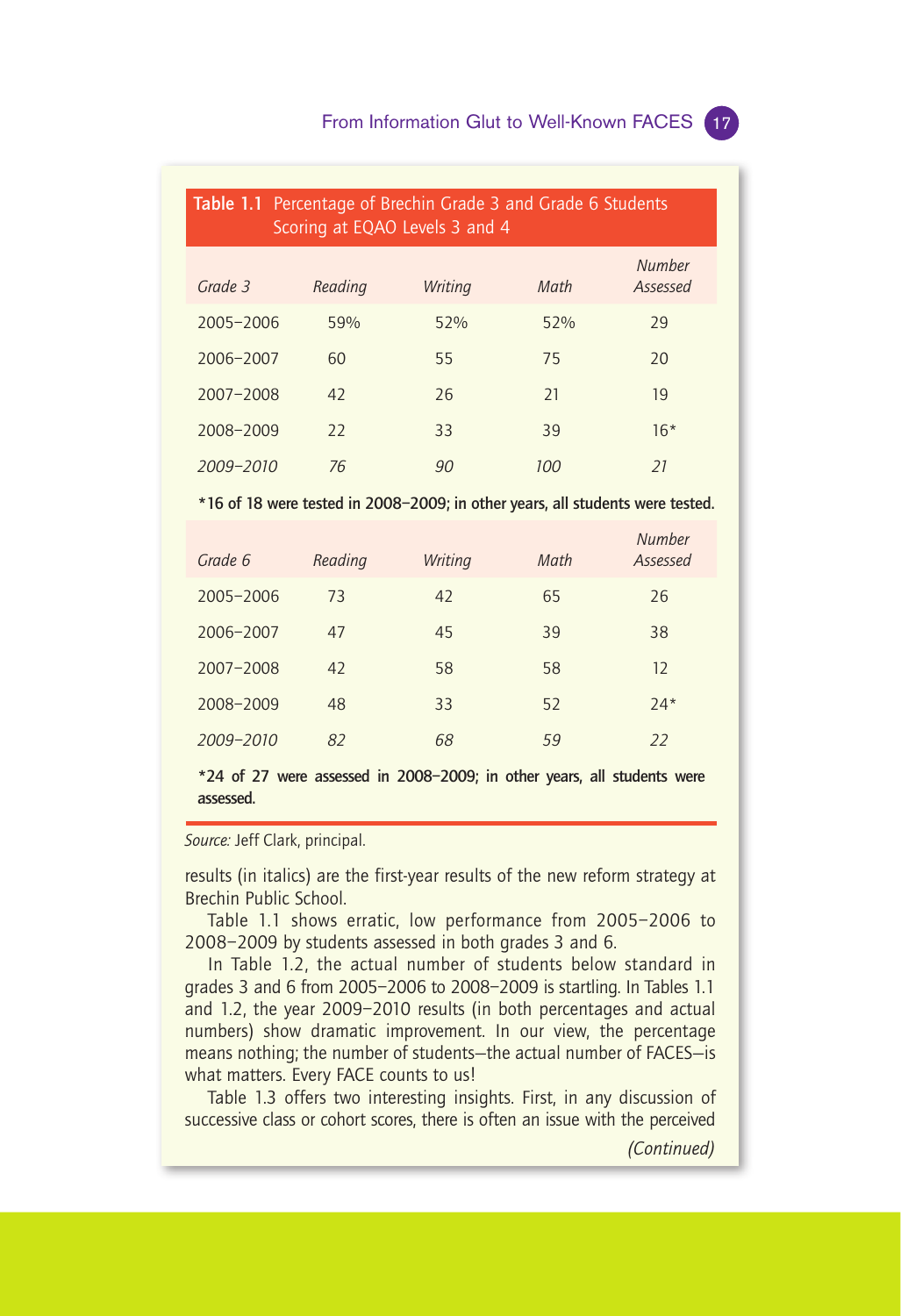|  | (Continued) |
|--|-------------|
|  |             |

| Table 1.2 Number of Brechin Grade 3 and Grade 6 Students Scoring<br>below EQAO Levels 3 and 4 |                |                |                |                           |  |
|-----------------------------------------------------------------------------------------------|----------------|----------------|----------------|---------------------------|--|
| Grade 3                                                                                       | Reading        | Writing        | Math           | Number<br>Assessed        |  |
| 2005-2006                                                                                     | 12             | 14             | 14             | 29                        |  |
| 2006-2007                                                                                     | 8              | 9              | 5              | 20                        |  |
| 2007-2008                                                                                     | 11             | 14             | 15             | 19                        |  |
| 2008-2009                                                                                     | 12             | 11             | 10             | $16*$                     |  |
| 2009-2010                                                                                     | 5              | $\overline{2}$ | $\overline{O}$ | 21                        |  |
| *16 of 18 were tested in 2008-2009; in other years, all students were tested.                 |                |                |                |                           |  |
| Grade 6                                                                                       | Reading        | Writing        | Math           | <b>Number</b><br>Assessed |  |
| 2005-2006                                                                                     | $\overline{7}$ | 15             | 9              | 26                        |  |
| 2006-2007                                                                                     | 20             | 21             | 23             | 38                        |  |
| 2007-2008                                                                                     | $\overline{7}$ | 5              | 5              | 12                        |  |
| 2008-2009                                                                                     | 12             | 16             | 12             | $74*$                     |  |
| 2009-2010                                                                                     | $\overline{4}$ | 7              | 9              | 22                        |  |

\*24 of 27 were assessed in 2008–2009; in other years, all students were assessed.

*Source:* Jeff Clark, principal.

academic strength of one class versus that of its predecessor or the following class. It is interesting in this case to follow the two cohorts available to us. Prior to the new Brechin Public School Improvement Plan, cohort 1 had EQAO reading and writing scores that dropped from grade 3 to grade 6, whereas it was able to hold its EQAO math score—while low, it was sustained. Cohort 2, which appears to be only slightly stronger in grade 3 reading and writing than cohort 1 but much stronger in math, does remarkably well with the strategies of the new plan focused on intentional instruction in reading and writing. The cohort does not appear to do as well in math, in fact dropping off from its grade 3 EQAO performance. The timing of consistent professional learning regarding math in the latter part of the 2009– 2010 school year and what is clearly an erosion of skills acquisition in grades 4 and 5, are explanations offered for cohort 2's math scores.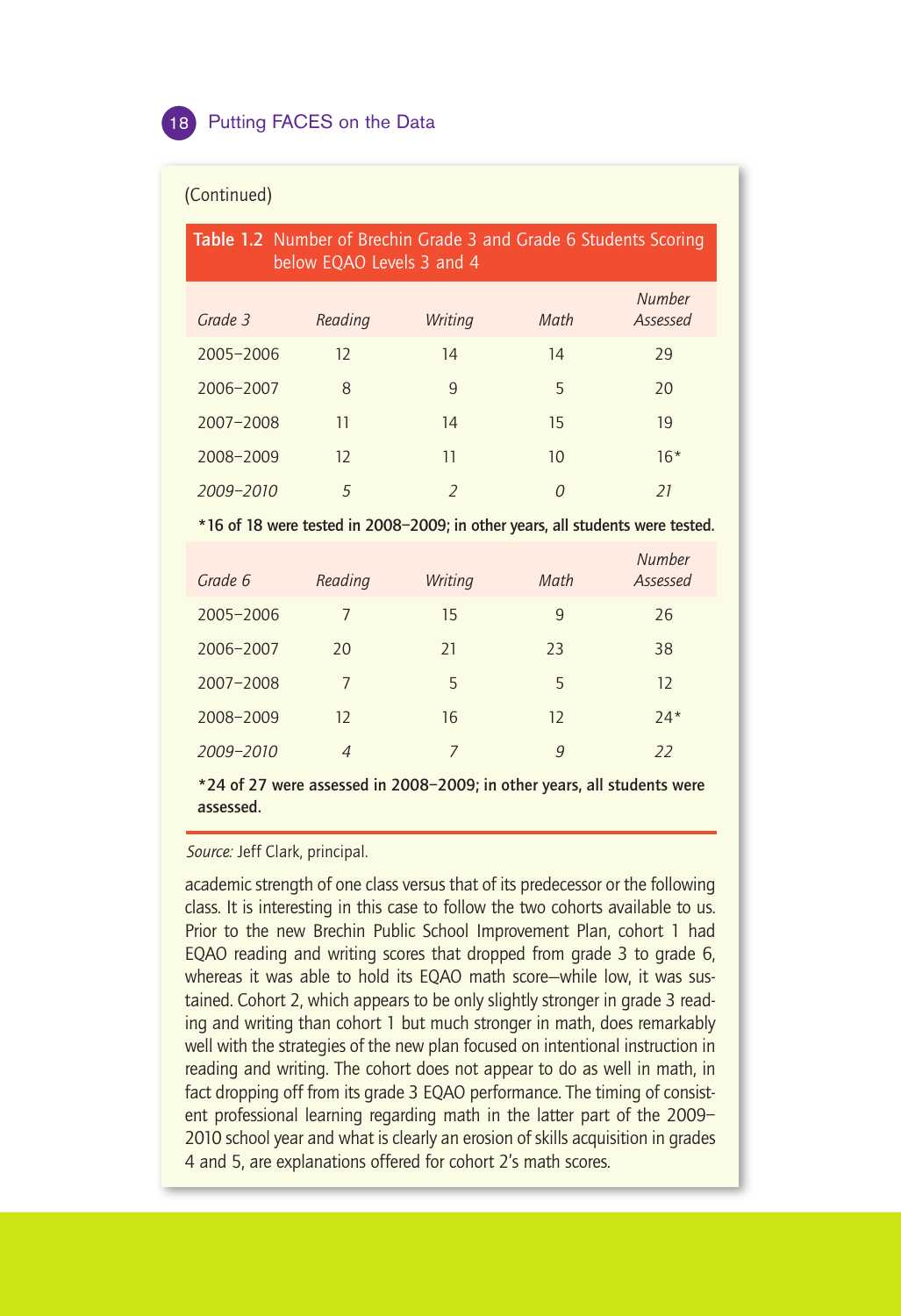| <b>Table 1.3</b> Brechin Same-Student Scores in Grades 3 and 6 |         |         |      |  |  |
|----------------------------------------------------------------|---------|---------|------|--|--|
| Cohort 1                                                       | Reading | Writing | Math |  |  |
| Grade 3 (2005-2006)                                            | 59      | 52      | 52   |  |  |
| Grade 6 (2008-2009)                                            | 48      | 33      | 52   |  |  |
| Cohort 2                                                       | Reading | Writing | Math |  |  |
| Grade 3 (2006-2007)                                            | 60      | 55      | 75   |  |  |
| Grade 6 (2009-2010)                                            | 82      | 68      | 59   |  |  |

*Source:* Jeff Clark, principal.

Of course, the school and the district are keen to know if the progress was sustained into the 2010–2011 school year, and if the next same-student cohort enjoyed success like cohort 2. Pretests this year indicate that students are on a very positive trajectory. Having just written that, the most recent EQAO results are now available for the 2010–2011 school year. Grade 3 reading increased 23 percent and grade 6 writing increased 20 percent above 2009–2010 results. Amazing? Not really, when you read the case study and examine the whole-school approach to intentionality and consistency of instructional practice. Table 1.4 summarizes the astounding improvement that the cohort of students who were in grade 3 in 2007–2008 made when they were in grade 6 (in 2010–2011) in reaching the target of all students attaining Levels 3 and 4.

| EOAO Area<br>Assessed | Grade 3<br>$(2007 - 2008)$ | Grade 6<br>$(2010 - 2011)$ | Percentage-Point<br>Increase in Achievement<br>of Levels 3 and 4 |
|-----------------------|----------------------------|----------------------------|------------------------------------------------------------------|
| Reading               | 42%                        | 75%                        | 33%                                                              |
| Writing               | 26                         | 80                         | 54                                                               |
| Math                  | 21                         | 42                         | 21                                                               |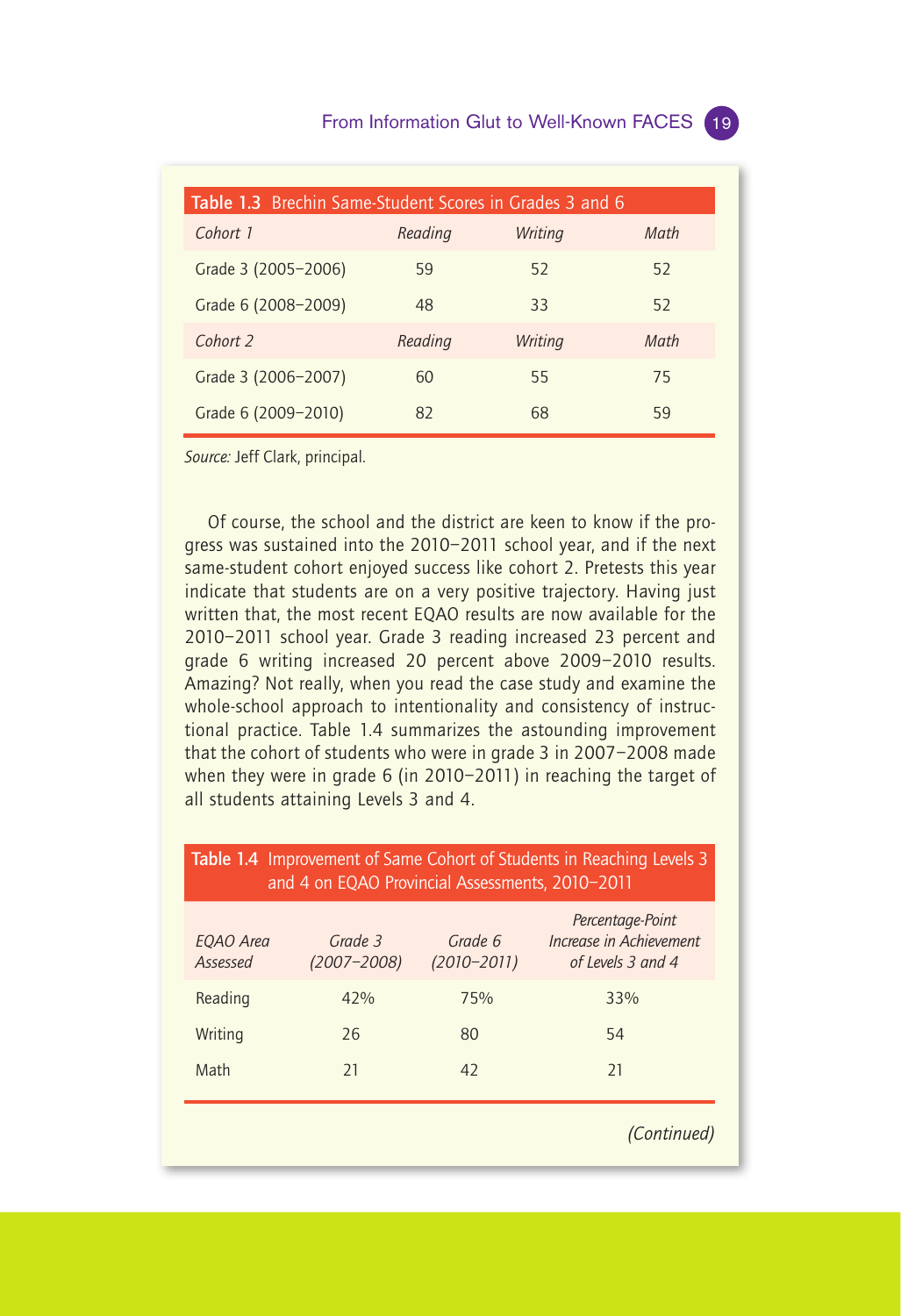#### (Continued)

#### What Was the Starting Point for Improvement?

Beginning in 2009–2010, staff members and Jeff held difficult discussions about the previous year's results and shared their beliefs and understandings about engaging all learners to their maximum achievement. They collectively agreed they didn't want to be at the "bottom" but weren't sure what to do—so they decided to learn together, to take responsibility and to be accountable for the poor results, and to make a positive difference for their kids. Scrutinizing the EQAO results coupled with knowing their learners, the staff team chose literacy learning—in the area of reading, first, as the focus for 2009–2010. So their new School Improvement Plan stated:

All students will be able to respond to and reflect on a variety of texts by making inferences, extending understanding, analyzing, identifying, and extending points of view. Students will make connections when they are responding by using schema, questioning for deeper thinking, understanding the message of the story, internalizing what their thoughts are and how their thinking has changed, and thinking about other people's point of view.

#### Instructional Reform Strategies

The action plan was to build-in an increase in the teaching capacity of staff by aligning every aspect of the school's work with essential practices in assessment and instruction. Staff deconstructed the District Improvement Plan for Student Achievement in order to develop common understandings of the needs assessment and data analyses required to align their own school plan. Then, using the 14 parameters self-assessment tool (Appendix A), staff completed the assessment, identified needs, and formulated action plans to use 10 of the 14 parameters and proceeded to integrate these into the School Improvement Plan.

Going deeper, they then collaborated on divisional literacy planning documents (K–2 Primary, 3–6 Junior, and 7–8 Intermediate) that outlined clustered curriculum expectations to be addressed, reading strategies, writing forms, content units, assessment dates, and a timeline for teacher reflections on progress. It was a focused, whole-school approach to improvement. To equip students to make meaning in reading, they collectively agreed to common teaching targets. They agreed that they *must*

• Reach 100-percent consistency in the use of proven high-yield reading comprehension strategies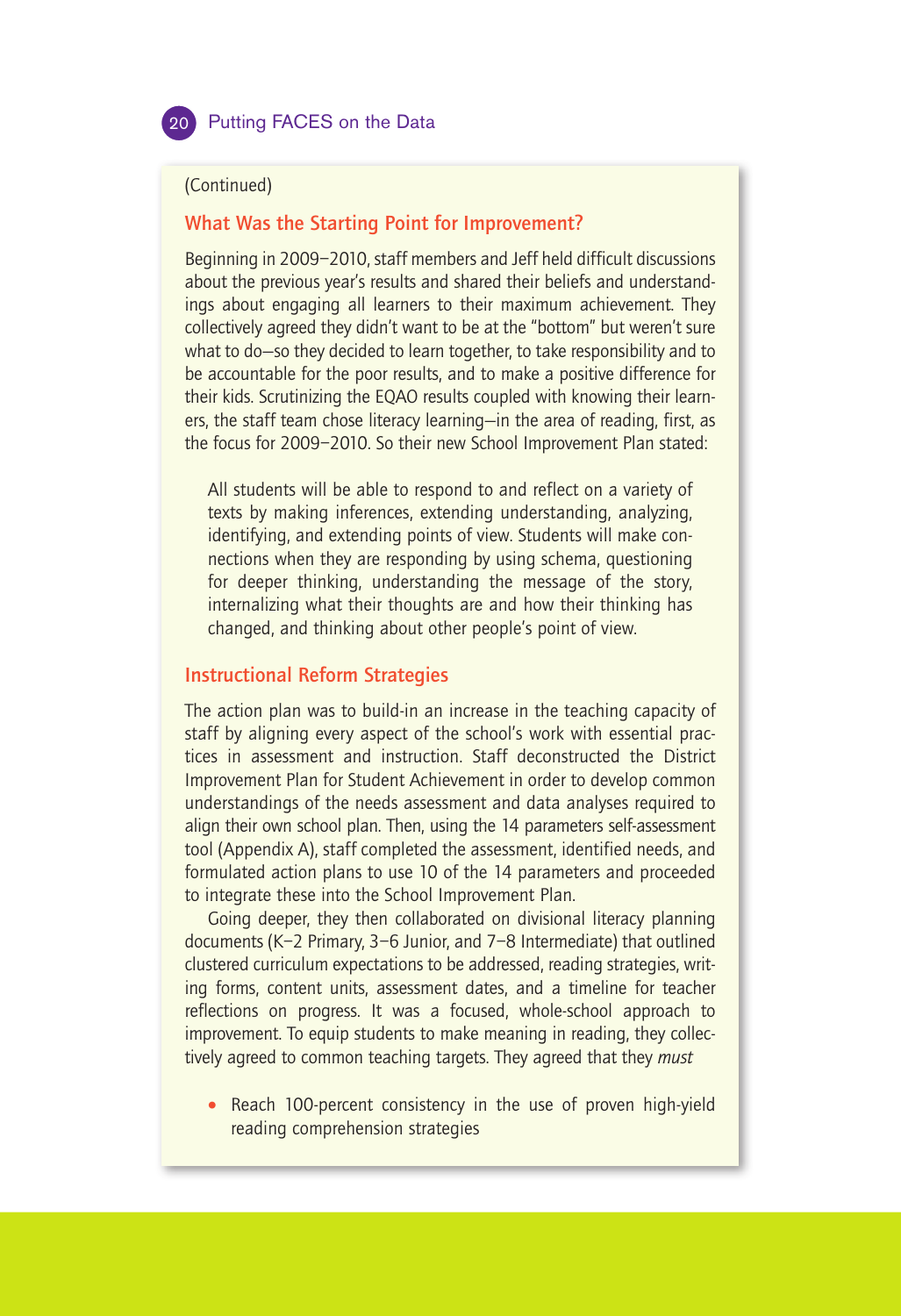- Practice shared, modeled, quided, and independent reading, explicitly teaching skills and providing authentic, relevant, and engaging student tasks
- Base instruction on the clustered expectations (learning goals) of the Ontario Curriculum for all language strands (see Chapter 3)
- Develop and implement comparable learning experience across like grades and a continuum of knowledge and skills between grades
- Use common terminology from kindergarten to grade 8, taken from *A Guide to Effective Instruction in Reading* (Ontario Ministry of Education, 2003)

#### What Was Strategic?

Timetables were changed. The staff scheduled in a structured daily 100-minute uninterrupted literacy block at every grade level, with effective balanced literacy (see Chapter 4) as the instructional framework for teaching language.

All teachers were expected to deliver a program of modeled, shared, guided, and independent reading and writing based on *assessment for, as,* and *of learning* (see Glossary). The part-time literacy coach provided ongoing dialogue and support, articulating and demonstrating proven practices and identifying and providing resources.

A data wall (see Chapter 3) was used to visually update student achievement so that teachers could readily identify which students required strategy intervention and which needed in-class extended activities. Strategies were shared and implemented. Case management meetings (see Chapter 4), based on students' *developmental learner profiles* (see Glossary), including student work samples, were embedded and provided rich, ongoing discussion, with interventions consistently planned, implemented, monitored, and assessed. *Leveled books* and *mentor texts* (see Glossary) were purchased. The use of assistive technology for students identified with special needs became a priority focus to help differentiate or support curriculum content and assessment.

#### Teacher Buy-in Led to Engagement

Just as Jeff and the teachers focused on using the available student achievement data to inform instruction, he used data and the School Improvement Plan to inform professional learning. Professional learning was created for all, where universally valuable, and for individuals where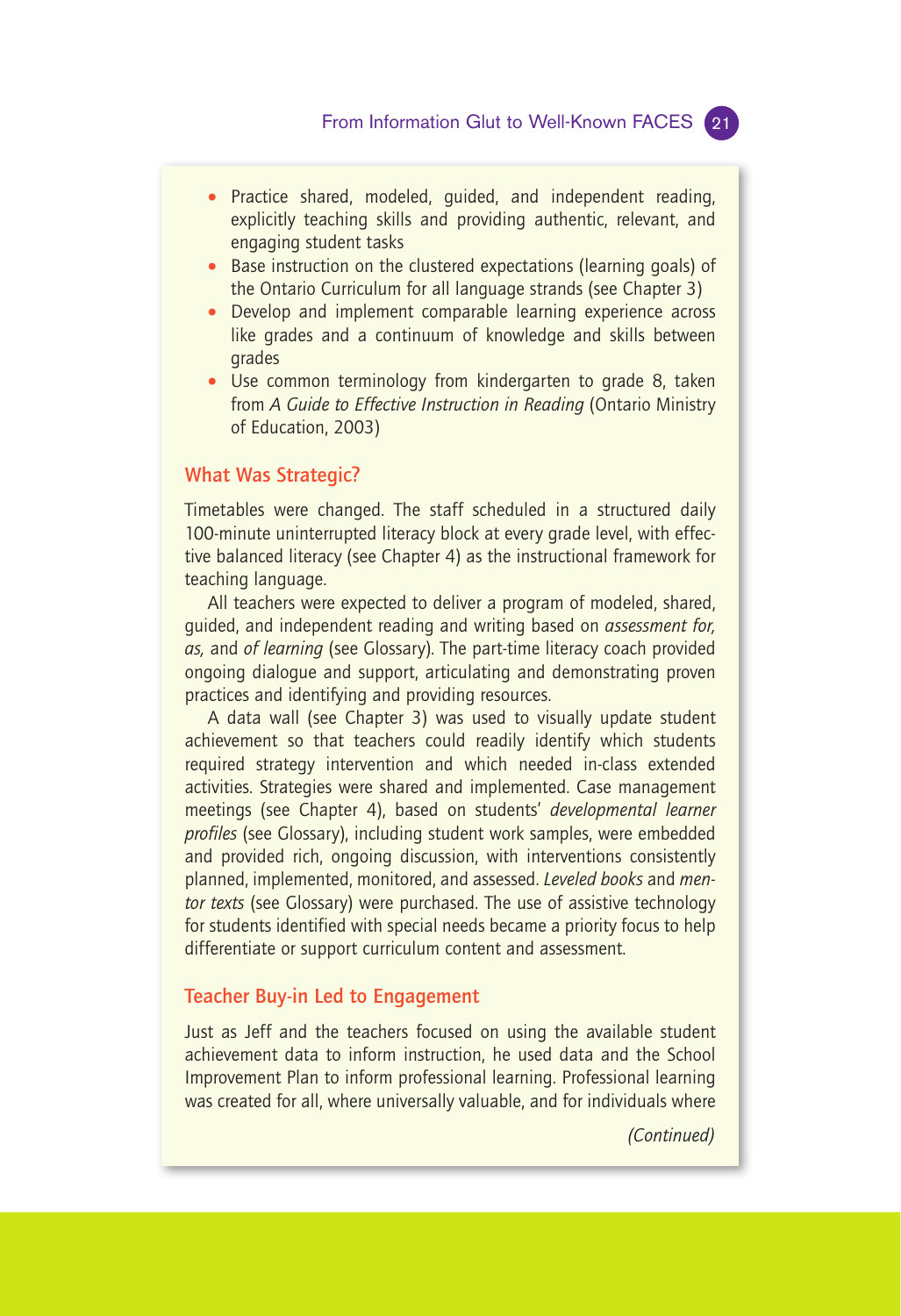#### (Continued)

specifically needed; it was prioritized and timetabled. Also, he amended schedules to provide required time and support for staff to study and implement *Guides to Effective Instruction* (Ontario Ministry of Education, 2003) together.

Staff meetings quickly shifted focus from administrative items to literacy professional learning. Essential strategies were broken down to promote clarity and successful implementation in all classrooms, with staff sharing their own *big ideas* (see Glossary) and common understandings, and discovering new big ideas through the use of professional resources such as literacy webcasts (see, for example, www.edu.gov.on.ca).

They also planned weekly 35-minute demonstrations of the teaching-learning cycle (see Appendix D) during instructional time, with outstanding teacher leadership provided by staff members who had had previous professional learning in the pathway process. These pathways were informed by student achievement data and planned based on curriculum expectations and *learning goals* (see Glossary). Teaching strategies were determined by *teacher moderation* (see Glossary), and pre-assessments and post-assessments were analyzed to determine growth of individual students and the success of the specific strategies implemented.

All teachers were involved in visiting literacy demonstration sites early in the year, numeracy sites during the third term, and collaboratively focusing on improvement strategies after each visit by continuing to coplan and co-teach (see Chapter 4). All teachers also participated in monthly half-day professional learning sessions with the literacy coach to build capacity in essential literacy and numeracy practices and in how this work in literacy and numeracy intersected—language being the common denominator. Joy Nelson, the school's literacy coach, consistently supported teacher efforts in classrooms and during staff meetings. Through scheduling and additional support and funding from the district superintendent, Steve Blake, and the provincial program staff, staff members felt supported

- $\bullet$  In the implementation of specific literacy strategies by the literacy coach (see Chapter 4)
- With additional targeted text resources in a centralized book room (see Appendix A, parameter 9)
- In the effective use of learning goals and success criteria (see Chapter 3)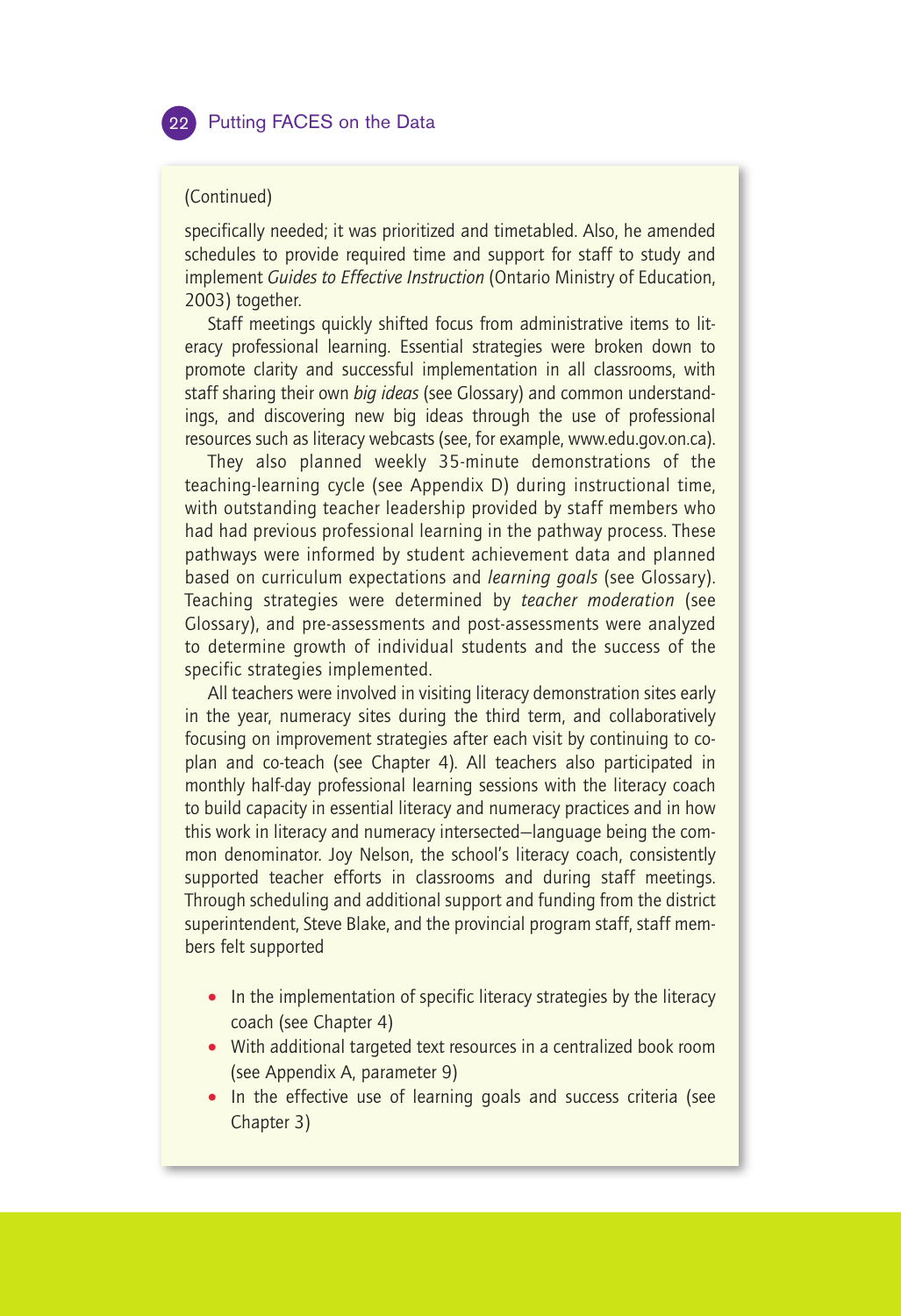## Triage Worked: Evidence of Success

The staff team together set targets that could be monitored and measured using the focused assessment tools available—the 2009–2010 EQAO results, PM Benchmarks (assessing reading comprehension, decoding, and fluency) for K–3, and CASI (assessing comprehension, attitudes, strategies, and interests) for junior–intermediate classes (grades 4–8).

The EQAO grade 3 and grade 6 standard assessments were beginning to show improvement. But this was not enough for the staff. Triangulating the data from the other two assessments with the EQAO assessment data gave the staff a richer view of how each student (FACE) was doing. There were gains in achievement levels in PM Benchmarks for primary reading (Table 1.5) and in CASI results for junior and intermediate students (Table 1.6).

| Table 1.5 Percentage of Students in Grades $1-3$ at or above Level 3<br>(Standard) on PM Benchmarks |           |             |           |             |  |  |
|-----------------------------------------------------------------------------------------------------|-----------|-------------|-----------|-------------|--|--|
|                                                                                                     | Fall 2009 | Spring 2010 | Fall 2010 | Spring 2011 |  |  |
| Grade 1                                                                                             | 35%       | 54%         | 63%       | 63%         |  |  |
| Grade 2                                                                                             | 74        | 79          | 42        | 50          |  |  |
| Grade 3                                                                                             | 55        | 65          | 68        | 84          |  |  |

*Source:* Jeff Clark, principal.

Table 1.5 shows that during the 2009–2010 school year, 64 students in grades 1–3 moved 491 benchmark levels, and during the 2010–2011 school year, 61 students in grades 1–3 moved 439 benchmark levels.

| <b>Table 1.6</b> Number of Students in Grades 4-8 at Each Level of<br>Learning on the CASI Assessment |              |                |              |                |  |  |
|-------------------------------------------------------------------------------------------------------|--------------|----------------|--------------|----------------|--|--|
|                                                                                                       | Fall<br>2009 | Spring<br>2010 | Fall<br>2010 | Spring<br>2011 |  |  |
| Level 1 (lowest)                                                                                      | 15           | $\mathcal{L}$  | 8            | $\overline{4}$ |  |  |
| Level 2 (below standard)                                                                              | 35           | 29             | 41           | 40             |  |  |
| Level 3 (at standard)                                                                                 | 20           | 39             | 40           | 48             |  |  |
| Level 4 (above standard)<br>3<br>6<br>10<br>4                                                         |              |                |              |                |  |  |
| Source: Jeff Clark, principal.                                                                        |              |                |              |                |  |  |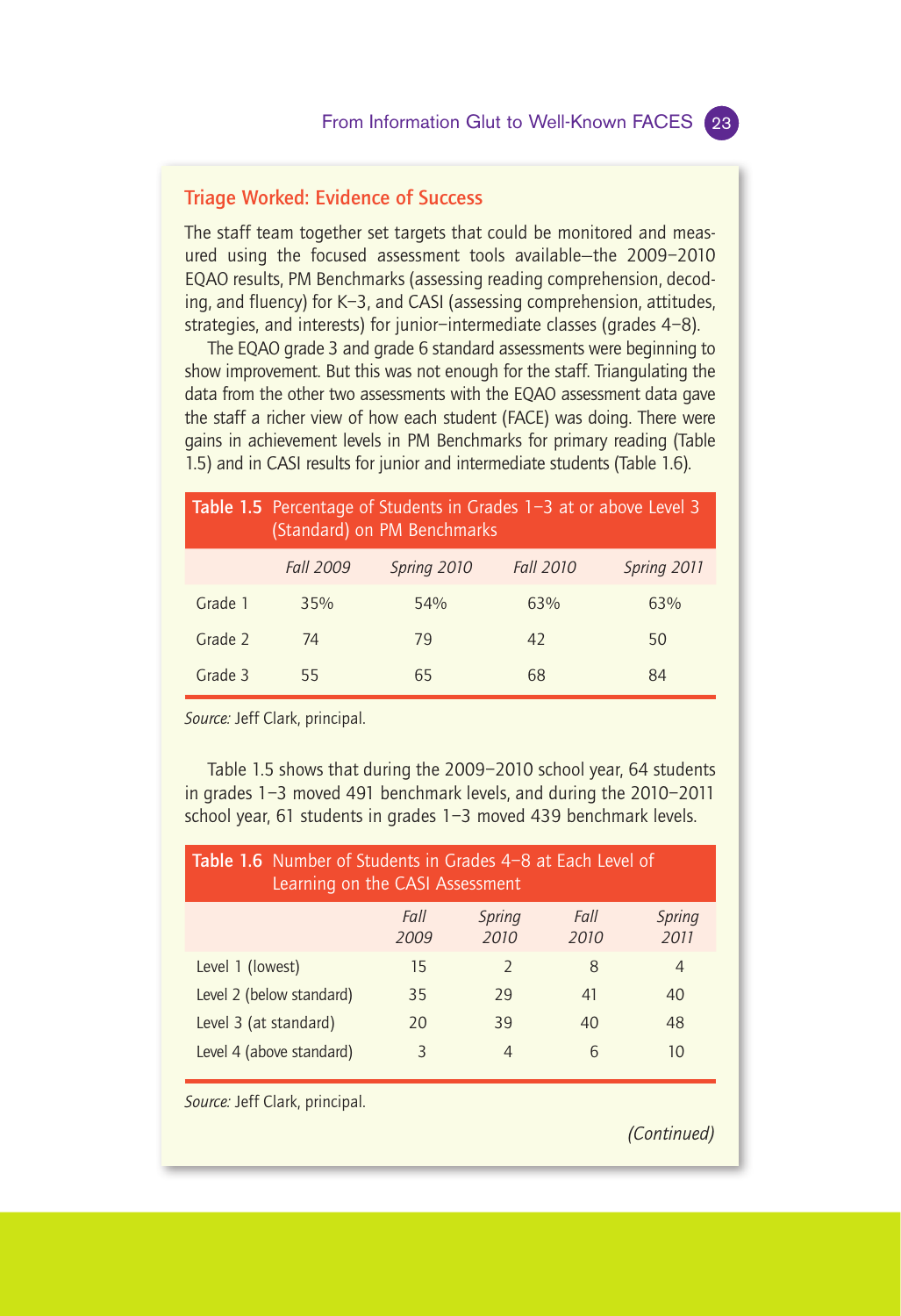#### (Continued)

Table 1.6 shows that 22 of 35 Level 2 students successfully moved to Level 3 (at standard) in 2009–2010, and 15 of 41 Level 2 students successfully moved to Level 3 (at standard) thus far in 2010–2011.

Anecdotally, at the beginning of the next school year of intense work, 2010–2011, teachers reported that students began their new grades being able to demonstrate the following:

- *Prior knowledge* of terminology, concepts, and reading strategies (see Glossary)
- The use of language and images in rich and varied forms to read, write, listen, view, and represent
- More critical thinking about big ideas

Most important, because all teachers learned to use the same terminology and to implement strong instruction with support, they could clearly express their excitement in sharing these precise observations about students' improvement. In other words, teachers could name the students' improvement with specificity—putting the FACES on the improvement data. These teachers and Jeff proudly write:

We have been successful in aligning instructional strategies and assessment for, as, and of learning to support all students. We have tried to "hasten slowly," ensuring that student and staff learning is *scaffolded,* with *learning goals* and *success criteria* [emphasis added; see Glossary] achieved before moving to the next stage of development. During principal literacy walks and supervision, much small-group, modeled, and shared reading and writing and guided reading have been noted. There is an everincreasing use of technology in our classrooms to support accessing the curriculum and providing *differentiated instruction* [emphasis added; see Glossary]. Learning Goals and Success Criteria, generated by both teacher and students, engage teachers and students. There is a lot of evidence of observation leading to conferencing, whether teacher with student or peer to peer. Student achievement data are being regularly collected to inform practice, and essential instructional and assessment strategies are being utilized effectively.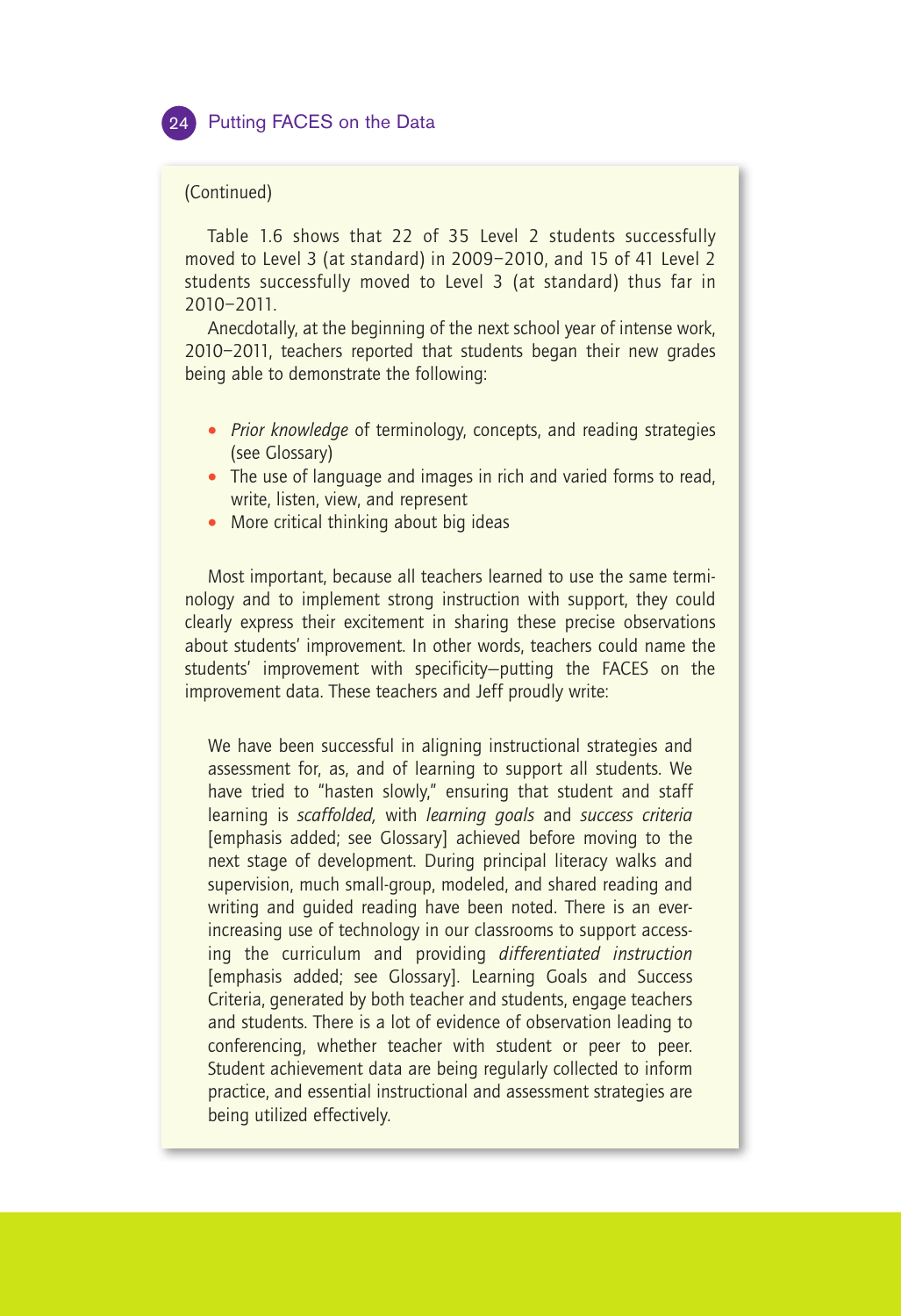#### Four Key Reflections

The successful improvement strategies identified by staff were as follows:

- 1. A focus on *balanced literacy* (see Glossary) gave the staff a clear vision and a shared sense of purpose. It helped "unclutter" their work and clarified their communication with colleagues, students, and parents.
- 2. Networking with a like-partner school, Rama Central Public School with principal Shelley Clark, was integral to developing and revising a comprehensive literacy plan based on *Realization* (Sharratt & Fullan, 2009), while networking with other principals regarding evidence-proven practices offered a constant stream of new thoughts.
- 3. Literacy coach (see Chapter 4) support of teachers and having the literacy coach as a coleader on the school leadership team contributed significantly to the school's success in the first year and catapulted their ability to continue through year 2. "The professional learning and collective capacity-building that occurred was amazing, as essential instructional practices were illustrated and implemented," emphasized one teacher.
- 4. Success breeds success. Being able to share increased targeted student achievement results on the 2009–2010 primary and junior EQAO assessments was an enormous boost to the staff and community—a valuable validation of the staff's conscientious commitment to "doing something positive" for all students.

"The entire school community knew we were on the right track!" Hand in hand with success was willingness—the very real willingness of the staff to take a risk with the new principal in attacking the problem together and to put into very public practice the idea that learning is the work (Sharratt & Fullan, 2009, p. 12).

# Where from Here?

The School Improvement Plan, 2011–2012, is staying the course and will become even more closely aligned with the Simcoe County District Improvement Plan, in which the "Reach Every Student" goal states that "all students will have access to differentiated instruction and assessment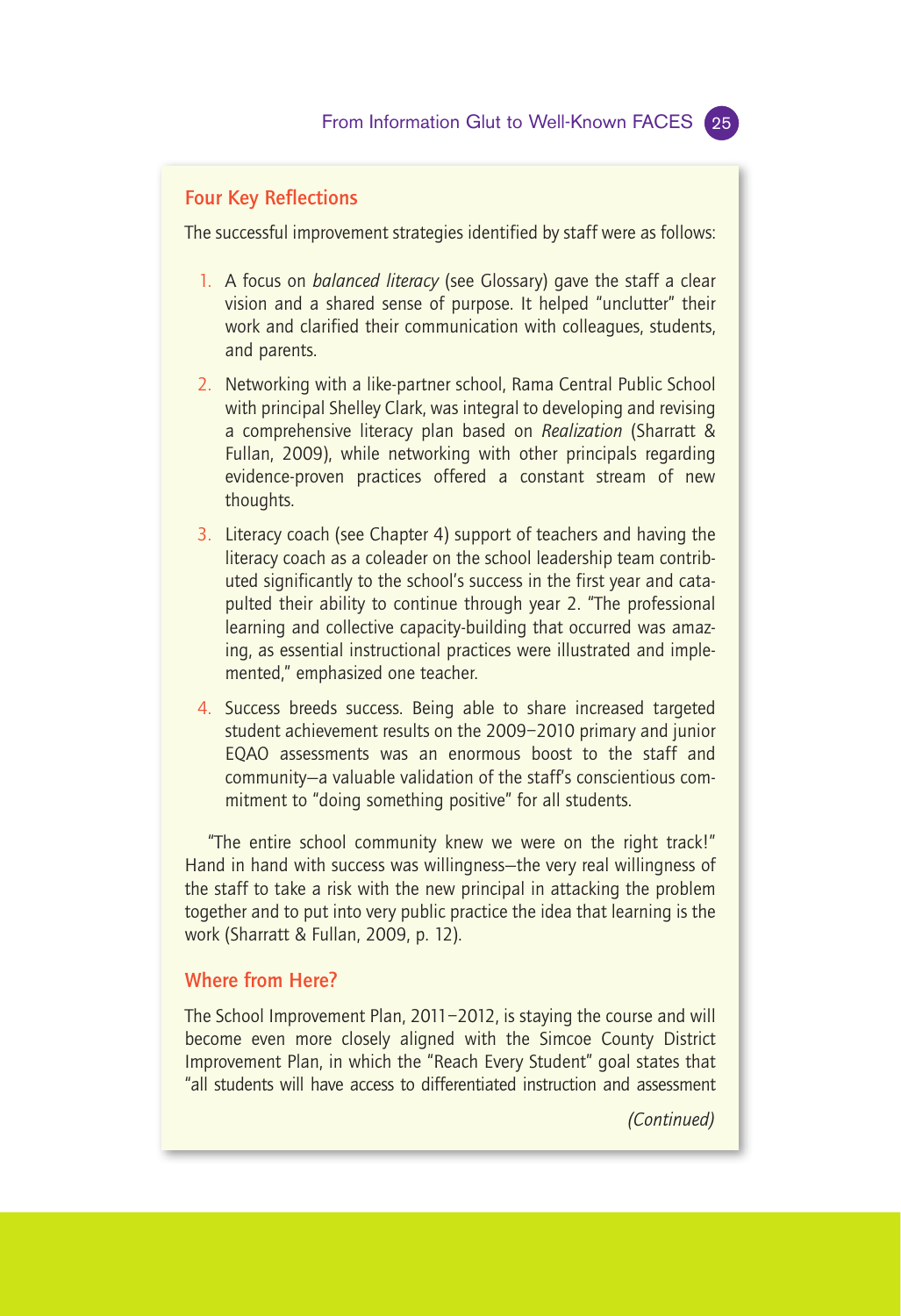#### (Continued)

that is responsive to the unique needs of the learner to support students' high achievement and learning for life." The "Close the Gap" goal "ensures that achievement trend data will be analyzed to inform classroom instruction and specific interventions for all students." The "Assessment" goal states that all students will participate in instruction that is informed by *assessment for, as,* and *of learning* (see Glossary). Steve, Jeff, and Shelley as leaders, continue to commit to the process:

We will continue to personalize our comprehensive literacy plans as adapted from *Realization,* working to deepen our implementation strategies on each of the 14 parameters. This work will continue to guide and support our staff, students, and school community. Specifically, we will continue to build collective capacity in teacher practice in the implementation of the Ontario Curriculum, in assessment for and as learning, and in the gradual release of responsibility in our comprehensive literacy program. We will continue to set high expectations for teacher and student learning, and we will ensure engagement of staff in a focus on the teaching-learning cycle. There will continue to be timely and tiered interventions delivered in a team approach, and data will continue to be used to inform instruction to improve student achievement.

#### **Sustainability**

Jeff reports that it seems relatively easy to envision sustainability of the progress made as a staff and as a school but notes that their dedication to the moral imperative—the focus on literacy learning, and the shared beliefs and understandings with colleagues—has been and will continue to be tested. It certainly appears that patience, endurance, compassion, and continuing to put the FACES on the data will all be needed to stay the course.

However, the school has made significant progress in embedding the 14 parameters in its classroom practice and school culture. It has experienced increased use and explicit teaching of literacy strategies that benefit all students, and a supportive and collaborative staff model that shares responsibility and accountability for all students. A huge shift has occurred in instruction, from rote learning and recall to developing the *big ideas* in ensuring conceptual understanding (see Glossary), making connections, reorganizing information, thinking critically, and engaging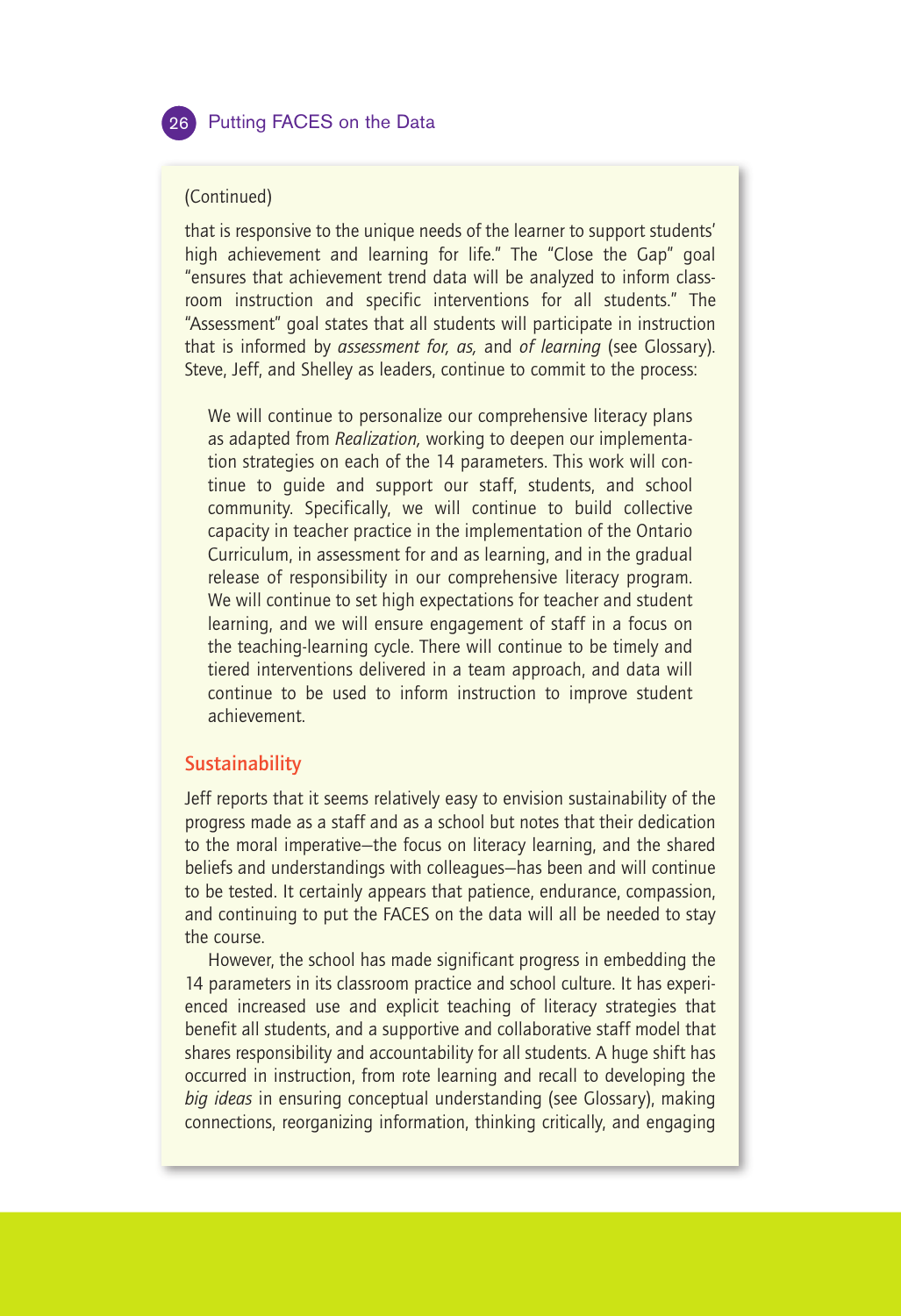in a *critical literacy* stance (see Glossary) that compels social action. The staff has also seen a shift from a singular summative evaluation to multiple and varied opportunities for all learners to demonstrate the full range of what they know and can do.

At the district level, Simcoe County results from the 2010–2011 EQAO reveal that the focused intervention has made a difference at the grade 3 level. In grade 3, reading scores have increased by 3 percent and writing, by 5 percent. These are impressive results in a large school district. The district's focused work to put FACES on the data continues at every grade level.

*Sources:* Steve Blake, superintendent of education; Jeff Clark, principal; and Shelley Clark, principal, Simcoe County District School Board, Ontario, Canada.

## **Deliberate Pause**

- What is your plan for improvement—how do all staff commit?
- What resources do you have available to implement this focused work?
- Are your instructional coaches offering added value to the professional learning of administrators *and* teachers?
- What lessons learned at Brechin Public School apply to your context?

# Narrative from the Field

An audible silence struck the conference room. He had just shown the assembled school district administrators and principals the standard testing data they knew so well, but with a twist that changed their comfort level. He translated the cold district data showing the percentage of students falling into the "below standard" and "meets minimum standard"—data each member of the audience could repeat by rote—into very challenging new school performance data highlighting the precise number of student FACES each year who failed to reach the minimum standard. They could see the number of students who failed in their group of schools and they could see how many failed in their own schools.